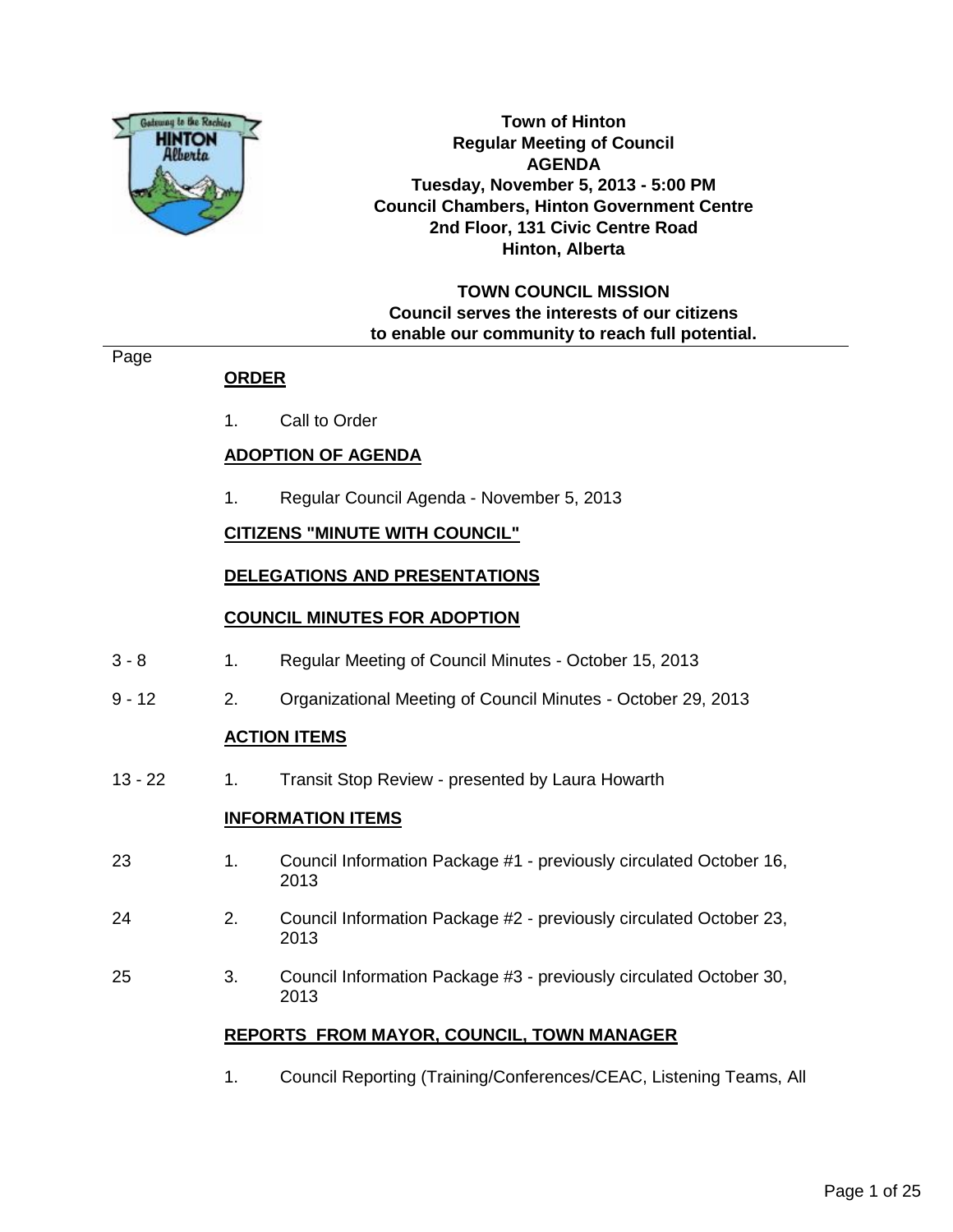

Other Committees)

2. Town Manager Report

#### **ADJOURNMENT**

1. Call for Adjournment of Meeting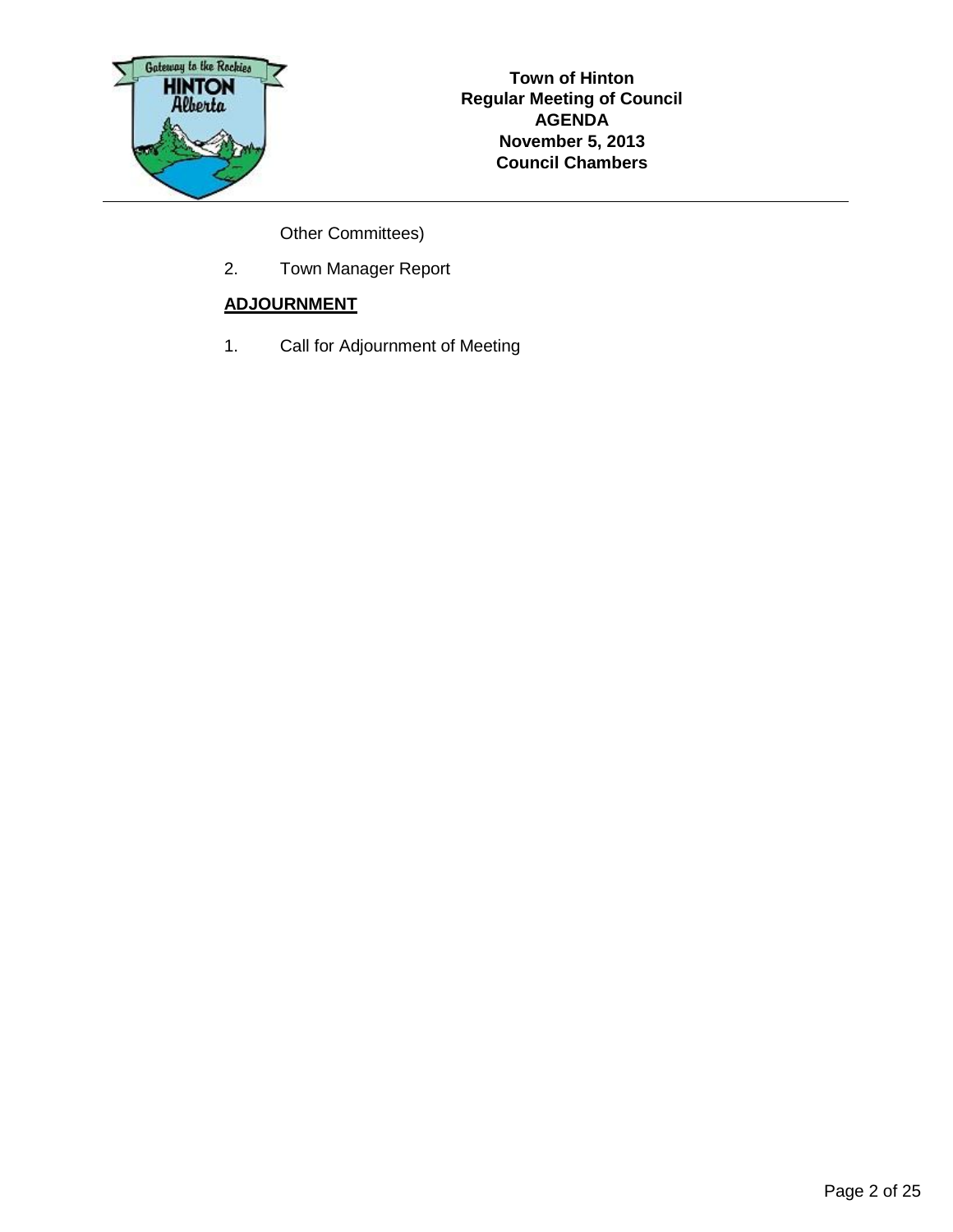

# **TOWN OF HINTON Regular Council Meeting October 15, 2013**

| <b>PRESENT:</b>      | Mayor Ian Duncan, Councillors Bill Bulger, Jane Macridis, Dale  |
|----------------------|-----------------------------------------------------------------|
|                      | Currie, Lorraine Johnston-MacKay, Ryan Maguhn                   |
| <b>ABSENT:</b>       | N/A                                                             |
| <b>SECRETARY:</b>    | Lil Wallace - Executive Assistant                               |
| <b>ALSO PRESENT:</b> | Bernie Kreiner - Town Manager                                   |
|                      | Rhonda West - Legislative & Administrative Services Coordinator |
|                      | Denise Parent - Director of Corporate Services                  |

#### **ORDER**

Mayor Ian Duncan called the Regular Council meeting to order. The time was 6:27 p.m.

#### **ADOPTION OF AGENDA**

**D. CURRIE - That the agenda of the Regular Council Meeting held October 15, 2013 be adopted as presented.**

**Carried**

#### **CITIZENS "MINUTE WITH COUNCIL"**

Brian LaBerge, President of the Chamber of Commerce came forward to speak to Council. On behalf of the Chamber he thanked the mayor for his many years of service, and thanked the council for their service to the community, and wished them all good luck in the upcoming election on Monday, October 21, 2013.

#### **DELEGATIONS AND PRESENTATIONS**

**1. Long Term Care Working Group Recommendations to Council - Presented by Dr. Katherine Sorenson**

Dr. Katherine Sorenson advised council:

- the committee was first organized to respond to the community needs assessment;
- "long-term care" means "extended care" beds and involves care provided by a RN; the role of LPN has expanded but extended care requires an RN managing it; some residents at Good Sam qualify for extended care but have been kept in the community thanks to excellent care given;
- designated assisted living is what Good Sam and Pine Valley are; levels vary from 1-4 with 4 being dementia unit;
- there is a need for supportive housing to age in place;
- there is a need for more continuing care beds;
- financial viability need 100 beds to make viable, we are looking at 50
- AHS forecasts we need more designated assisted living beds
- recommendations are made with focus on collaboration, need to work with businesses to achieve;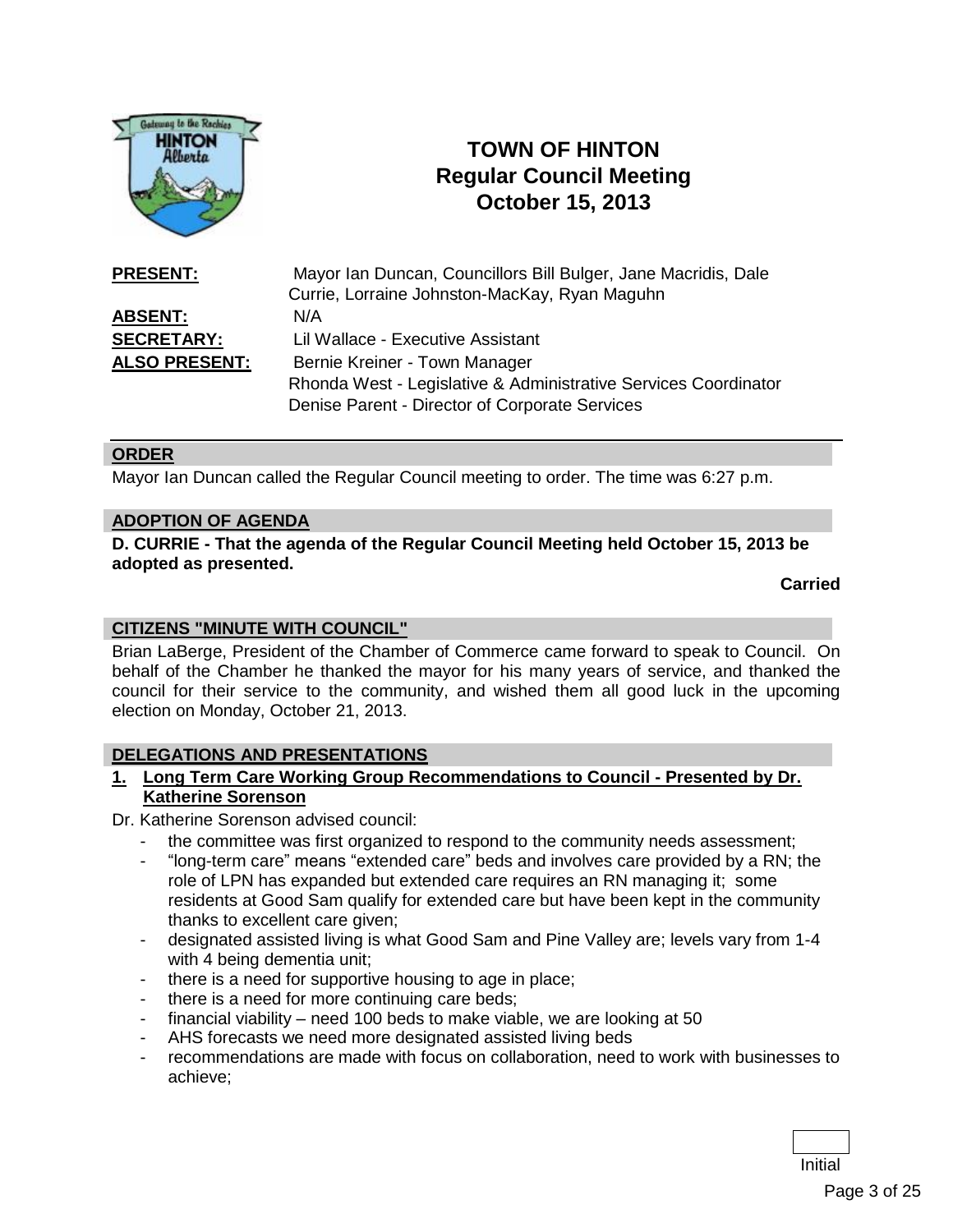- See page 21 of 46 in the agenda for the recommendations by the Long Term Care working group.
- these recommendations are included in an action item to be discussed later in the meeting.

#### **2. Infrastructure Services Division Update - Presented by Mike Schwirtz**

Mike Schwirtz, Director of Infrastructure Services Division, gave council an update on the workings of his division, including a summary of the summer activities on spray patching roads, painting lines, pothole repairs, maintaining sidewalks and summer trails, including support to the Rotary Spray and Play Park and the Mountain Bike Park. The yearly hydrant and sewer flushing, lift station and reservoir cleaning and repairs has been done. The division is also getting ready for winter operations, including preparation of sand and salt mixtures, preparation of fleet and plows, weed spraying for dandelions was completed, hydrant flushing and winterizing currently underway;

He also advised the heavy rain storms in June of this year resulted in flash flooding and several problems with water breaks and washouts that had to be dealt with including a major one on Collinge Road and sidewalk repair on Robb Road; these unbudgeted repairs because of storm will cost in the neighborhood of \$75,000 to \$80,000.

Mr. Schwirtz further advised this year three sets of emergency repairs were required at the CN crossing on Drinnan. CN controls when the trains go through their crossing and three times they cancelled the scheduled repairs at the last minute. Due to CN's cancellations expenses of approximately \$30,000 were incurred; CN is being challenged to pay these expenses due to their cancellations. During the shutdowns, no complaints were received from school buses, emergency responders or transit, and citizen complaints of inconvenience due to road construction delays were responded to. Mr. Schwirtz advised he is following up with CN senior officials respecting the inadequate notice and inconvenience caused by CN's cancellations.

The Town's snow removal policy prioritizes the roads and main areas get done first; once there is 15 cm of packed snow in the residential areas then those streets are plowed. Private snow removal contractors can contact Mr. Schwirtz re: dumping of snow and where to put it; call public works and they can advise sites.

#### **COUNCIL MINUTES FOR ADOPTION**

- 1. Standing Committee of Council Minutes September 24, 2013
- 2. Regular Meeting of Council Minutes October 1, 2013
- 3. Standing Committee Minutes October 8, 2013

#### **B. BULGER - That the Minutes listed above be approved as presented.**

**Carried**

#### **ACTION ITEMS**

*Refer to the Regular Council Meeting Agenda package for October 15, 2013 for detailed background information on these decisions.*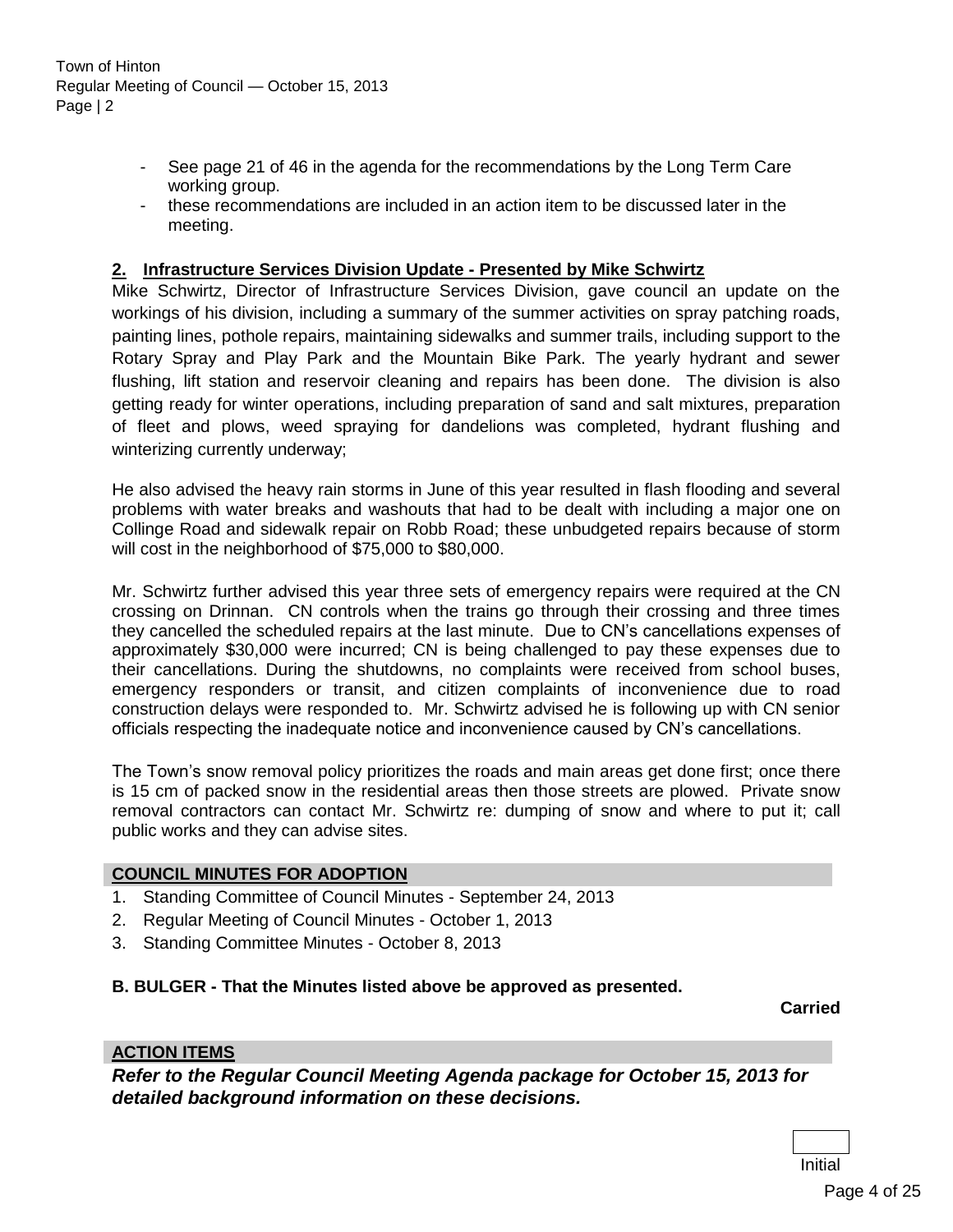# **1. Long-term Care Working Group Report to Town Council**

## **B. BULGER - That Council endorse the report as presented.**

Councillor Johnston-MacKay requested the following amendment:

# **L. JOHNSTON-MACKAY – Reword recommendation F(a) to say:**

**"The municipality strives to get a provincial commitment to fund lodge services based on funding following the qualified senior."**

**and remove in F(b) the word "unsubsidized".**

#### **Amendment Carried Original motion as amended Carried**

At 7:56 p.m. the Mayor then called for a short recess and the meeting reconvened at 8:10 p.m.

# **2. Confidentiality Agreement with Telus Communications**

**B. BULGER -That Hinton Council approve entering into a Confidentiality Agreement with Telus Communications Company.**

**Carried**

**3. Council Committees Bylaw #1070-2**

**J. MACRIDIS - That Council give Council Committees Bylaw #1070-2 First Reading.**

**Carried**

**D. CURRIE - That Council give Council Committees Bylaw #1070-2 Second Reading.**

**Carried**

**L. JOHNSTON-MACKAY - That Council provide Unanimous Consent for Third Reading of Council Committees Bylaw #1070-2.**

**Unanimously Carried**

**R. MAGUHN - That Council give Council Committee Bylaw #1070-2 Third Reading.**

**Carried**

# **INFORMATION ITEMS**

- 1. Council Information Package #1 previously circulated October 2, 2013
- 2. Council Information Package #2 previously circulated October 9, 2013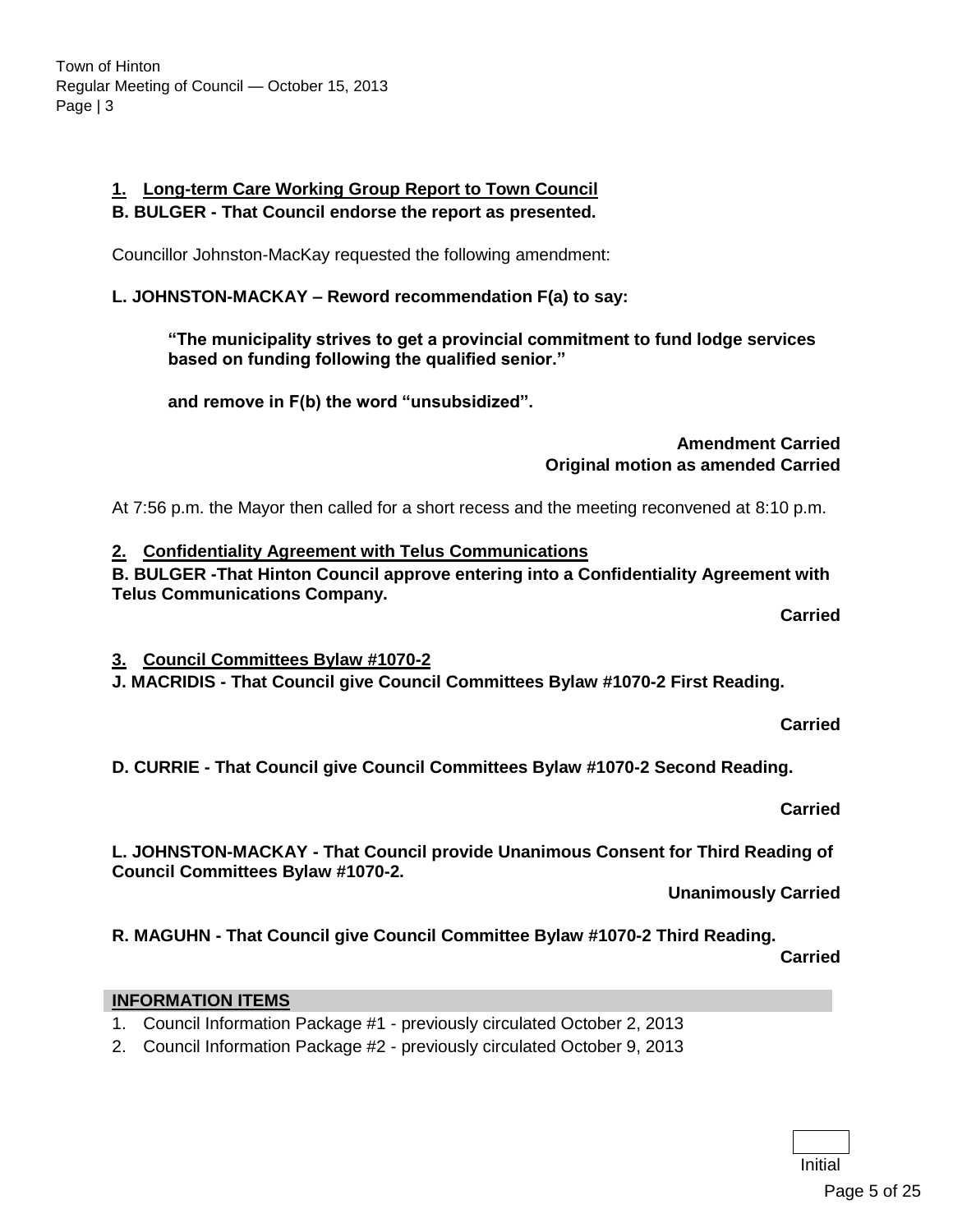#### **D. CURRIE - That Council Information Packages #1 and # 2 be accepted for information.**

#### **Carried**

#### **REPORTS FROM MAYOR, COUNCIL, TOWN MANAGER**

#### **1. Council Reporting (Training/Conferences/CEAC, Listening Teams, All Other Committees)**

#### **Councillor Bill Bulger reported:**

- As the Deputy Mayor he attended the caribou workshop/endangered species; topic discussed was what is industry doing to protect those species; some industry may lose some of their FMA; this topic has been put on moratorium for now; Rick Bonar, the West Fraser biologist, presented information on caribou ranges;
- attended the Community Futures workshop with Councillor Johnston-MacKay;
- recent Canadian Association of Petroleum Producers (CAPP) meeting very interesting for potential future gas opportunities;
- attended breakfast meeting with CEO of Coalspur;
- huge thank you to fellow colleagues and mayor for their partnership; thanked administration for their efforts throughout the years

#### **Councillor Lorraine Johnston-MacKay reported:**

- Community Futures conference was great opportunity to learn about the network in Alberta and bring forward concerns of our region; brought Hinton 3-50 project forward, sent other municipalities the information as they were interested in this project;
- CAPP meeting provided really great information and potential for gas opportunities north of our community; once pricing goes up, could proceed, could have great impact on Hinton; need to be ready for growth in the future
- thanked council, administration and community for the last  $1\frac{1}{2}$  years; good luck to everyone in the upcoming election on Monday.

#### **Councillor Jane Macridis reported:**

- at last Wednesday's bbq and agreement signing Jasper was welcomed into the West Yellowhead Regional Waste Authority; so much more we can do regionally to recycle, reduce and reuse;
- attended the Hinton Policing Commitee on behalf of Councillor Ryan Maguhn, and key result areas they have selected were reviewed; surpassed yearly quotas; members working diligently on behalf of community to ensure safe community;
- Hinton Loves Culture this was a great day and wonderful celebration of local people; thanks to those involved for all the behind the scenes work;

#### **Councillor Ryan Maguhn reported:**

- thanked everyone for their hard work in making Hinton run;

#### **Councillor Dale Currie reported:**

- thanked administration and council for last 3 years working as a team to lead the community in the direction council thought was the right way to go;
- wished all candidates good luck at the upcoming election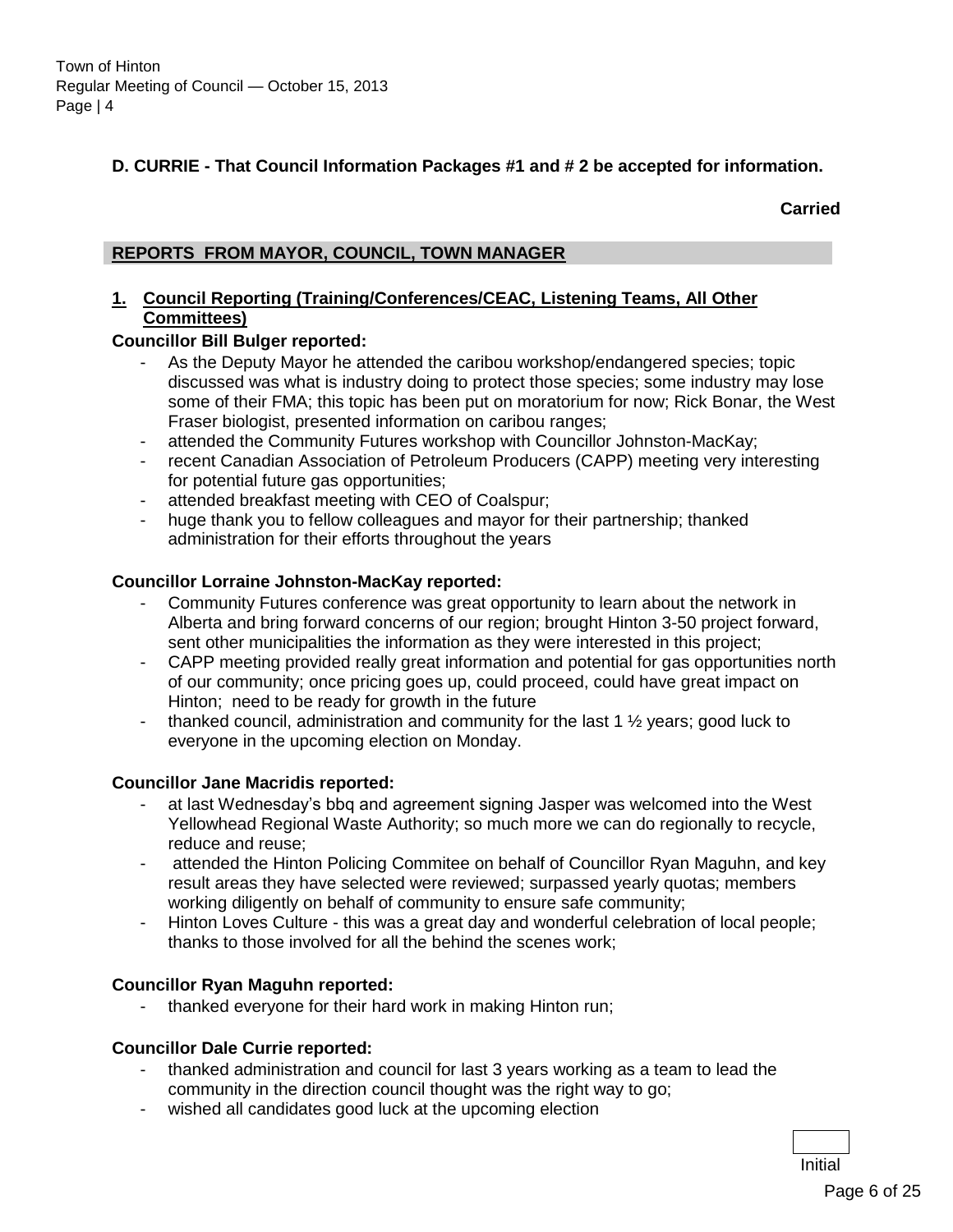#### **Mayor Ian Duncan reported:**

- thanked council for their hard work during this term;
- thanked Administration for all they do in constantly supporting council;
- thanked his family for their love and support, allowing him to attend to his duties as councillor and then mayor;
- thanked the citizens for their support for the last 9 years

#### **Jean Anne Fraser, Director of Planning & Technical Services told council:**

- she wanted to take this opportunity to thank council ; not an easy task to make the high level, visionary decisions for our community;
- special thank you to the mayor for his efforts in leading our community,
- good luck to all running in the next election

#### **2. Town Manager Report**

#### **Town Manager Bernie Kreiner reported:**

- tomorrow TransMountain reaches 60th anniversary of pumping fuel through our community; they have a decent safety record;
- received questions on what Drinnan Way will look like; there will be 2 lanes from Highway 16 to the tracks and one lane each way at tracks, East Ridge will have separate entrance ;
- AUMA convention coming up, if councillors want to have any discussions with RCMP, please let him know as they set aside time during the convention for this purpose;
- Loving Spoonful program at the Good Sam is re-launching, call Lisa Brett for information;
- offsite levy was not back on the agenda for today's meeting so watch for article in the Voice later this week; fees would drop an average of 20% from the current bylaw, other issues to be discussed further with change of concept, potential of one levy rate for all districts;
- wants to acknowledge and celebrate council for their community sustainability plan; this was the largest planning exercise embarked up; also for advancing partnerships and relationships, including with Yellowhead County; this council cared and acted in longterm best interests of community; good teams can disagree on issues without disagreeing personally and this council did this particularly well, using TOGETHER WE'RE BETTER as Mayor's legacy slogan;
- he then presented the Mayor with a parting gift, being a licence plate stating "Together" We're Better".

#### **MOVE IN CAMERA**

**J. MACRIDIS - That the Regular Council meeting move in camera.**

The time was 8:48 p.m.

**J. MACRIDIS - That Regular Council meeting revert to regular session.**

The time was 8:58 p.m.

#### **Carried**

**Carried**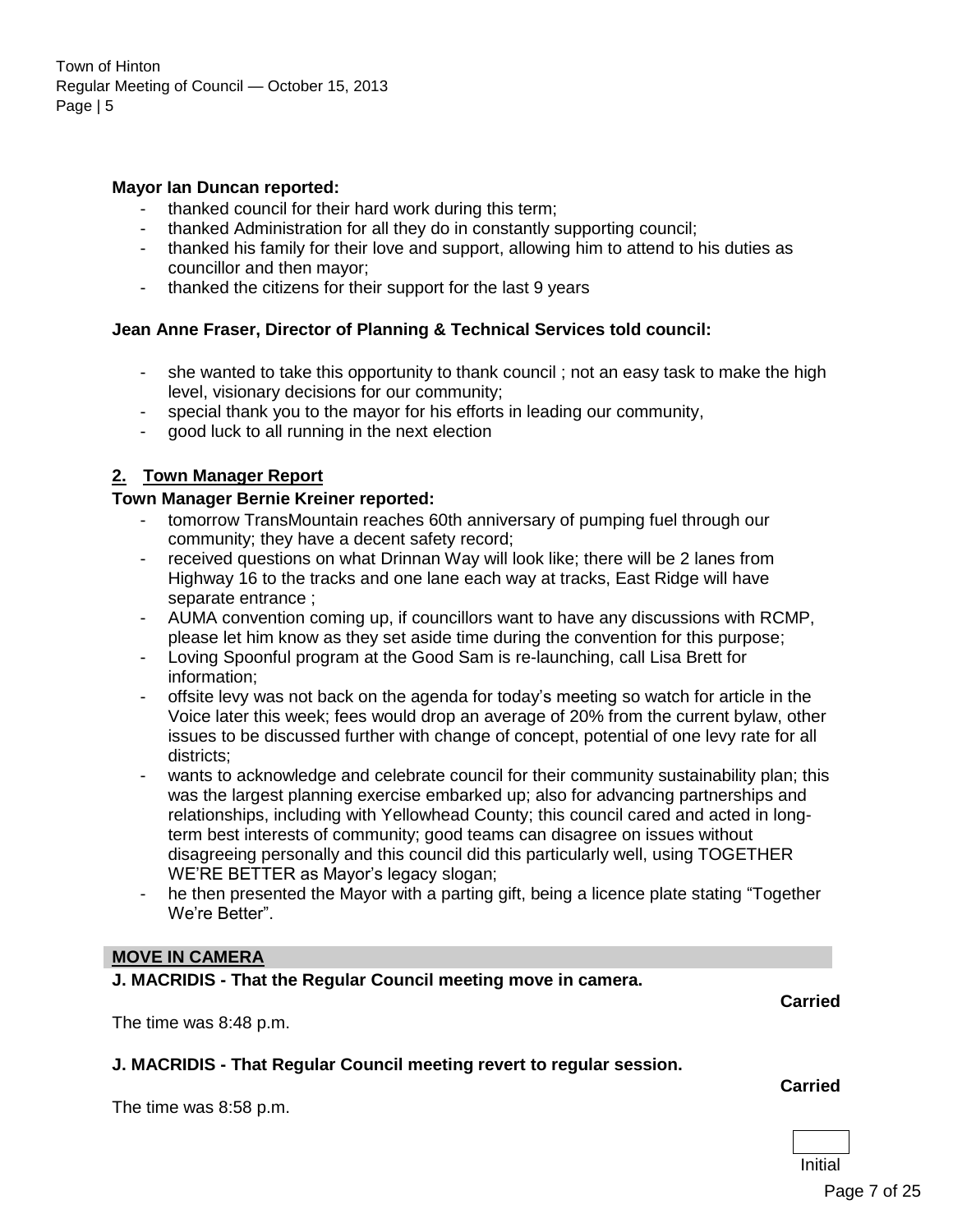#### **ADJOURNMENT**

**J. MACRIDIS - That the Regular Meeting of Council adjourn.**

**Carried**

The time was 8:59 p.m.

**Mayor** 

Director of Corporate Services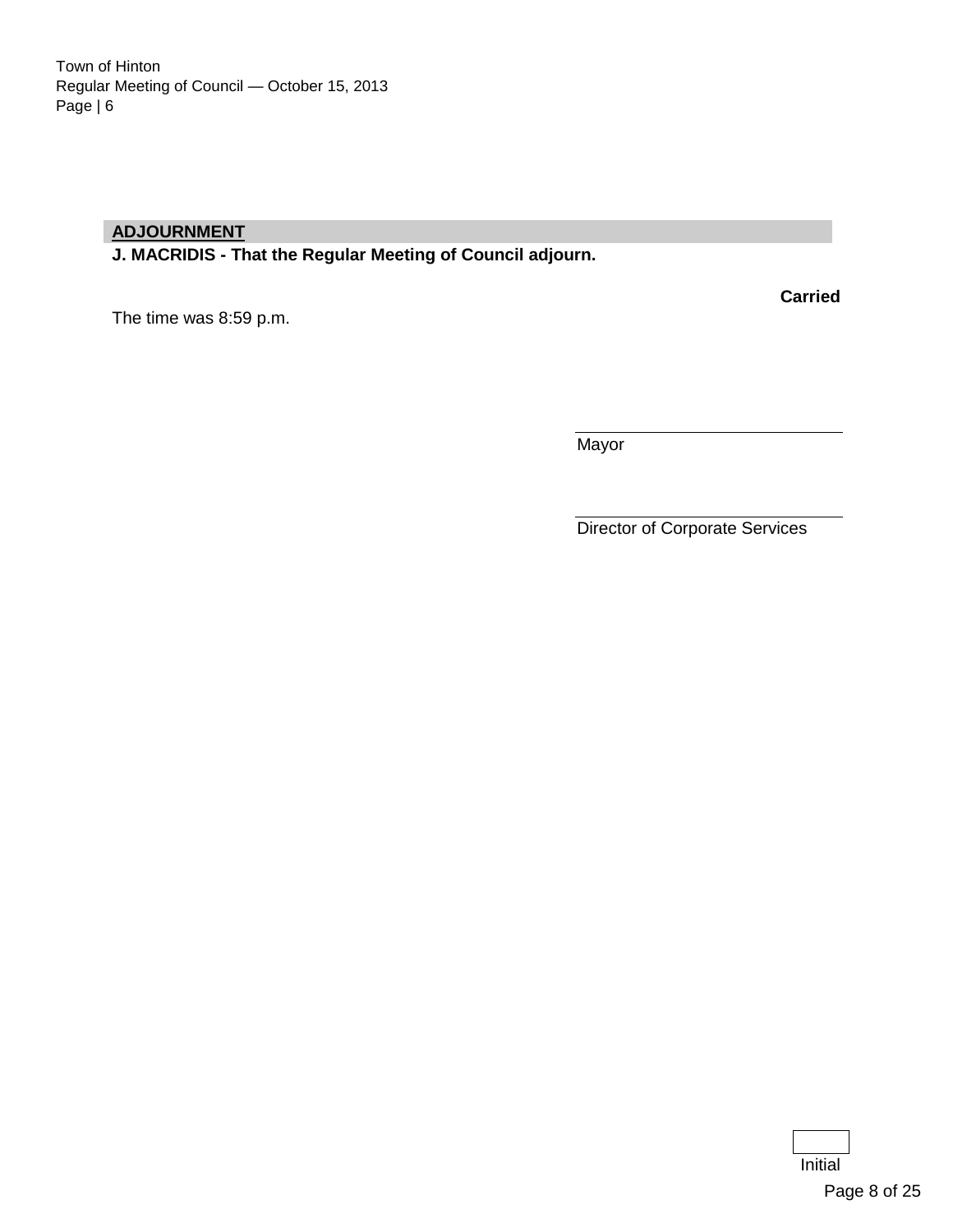

# **TOWN OF HINTON Organizational Meeting of Council October 29, 2013 at 6:30 p.m. Council Chambers, Govt. Centre**

| <b>PRESENT:</b>      | Mayor-Elect Rob Mackin, Councillors-Elect Dale Currie, Ryan Maguhn,<br>Marcel Michaels, Glen Barrow, Stuart Taylor, Matthew Young |
|----------------------|-----------------------------------------------------------------------------------------------------------------------------------|
| <b>ABSENT:</b>       | N/A                                                                                                                               |
| <b>SECRETARY:</b>    | Lil Wallace - Executive Assistant                                                                                                 |
| <b>ALSO PRESENT:</b> | Bernie Kreiner - Town Manager                                                                                                     |
|                      | Rhonda West - Legislative & Administrative Services Coordinator                                                                   |
|                      | Denise Parent - Director of Corporate Services                                                                                    |

#### **CALL TO ORDER**

Town Manager Bernie Kreiner called the 2013 organizational meeting of council to order at 6:28 p.m.

#### **ADMINISTRATION OF OATHS / AFFIRMATIONS OF OFFICE TO COUNCIL-ELECT**

The Town Manager called upon Judge Norheim, to administer the Oath of Office firstly to Mayor-Elect Rob Mackin and then to the Councillors-Elect.

Mayor Mackin then assumed the Chair.

#### **AFFIRMATION OF CODE OF CONDUCT**

Mayor Mackin read the Council Members' Code of Conduct, as follows:

#### **Municipal Councillors shall:**

- 1. Not use their position to secure special privileges, favours, or exemptions, for themselves, their relatives, or any other person, but shall at all times serve the public interest.
- 2. Discharge their powers, duties and functions honourably, faithfully, and conscientiously.
- 3. Have respect for and endeavour to conduct all of the municipality's business in accordance with applicable legislation, legal requirements, bylaws, regulations and policies.
- 4. Become familiar with any procedural bylaws or general policies applicable to council or councillors, and endeavour to become knowledgeable about legal and policy issues applicable to municipalities.
- 5. Respect the powers, duties, and functions of other councillors, administration and employees.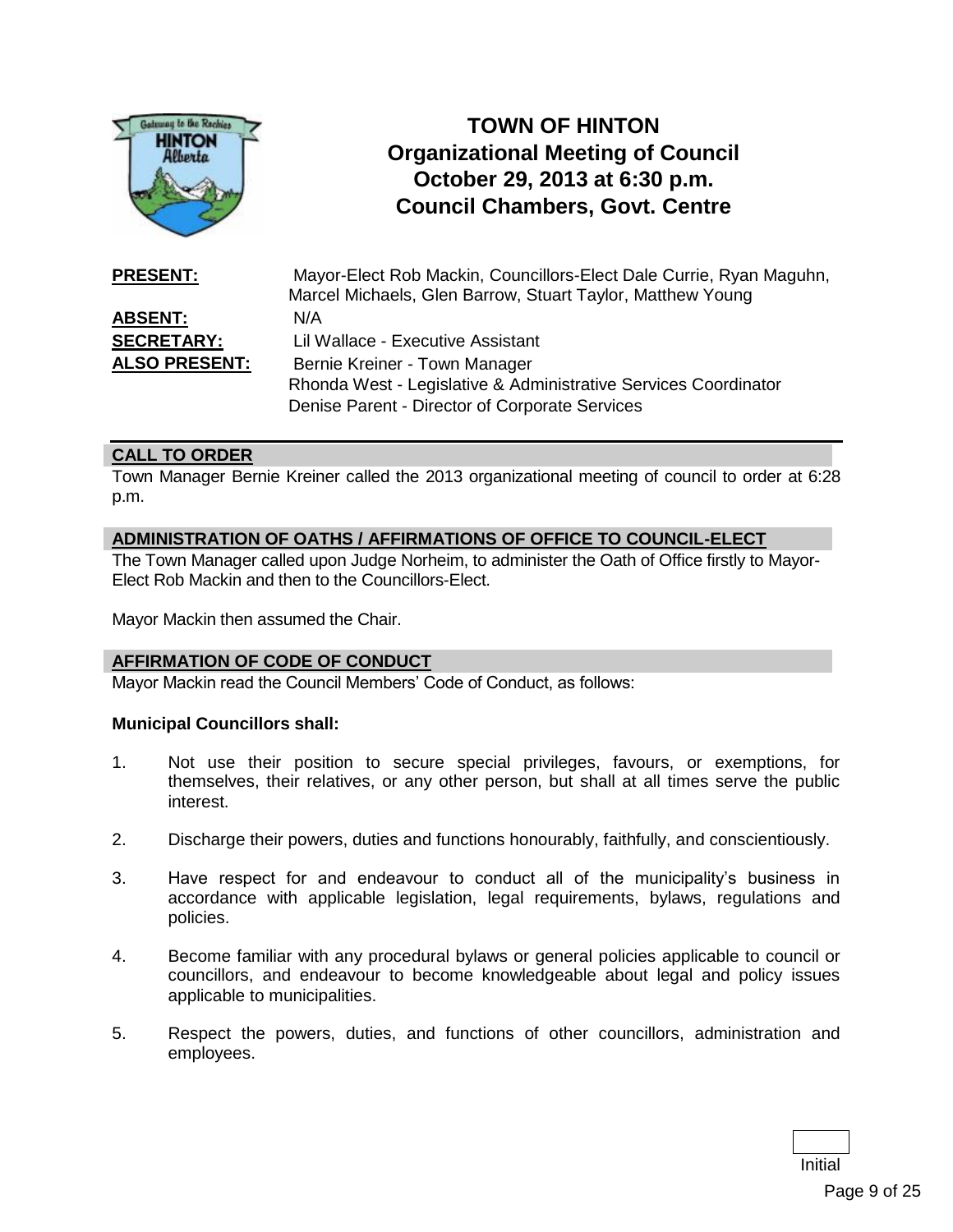Town of Hinton Organizational Meeting of Council — October 29, 2013 Page | 2

- 6. Treat fellow councillors, committee members, employees, and members of the public with respect, honesty and fairness.
- 7. Declare any pecuniary interest when it is appropriate to do so.
- 8. Safeguard confidential information, including that of the municipality, council, and employees, and in that regard, respect the requirements of both the *Municipal Government Act,* R.S.A. 2000, c. M-26, and the *Freedom of Information and Protection of Privacy Act,* R.S.A. 2000, c. F-25.

#### **R. MAGUHN - That Council adopts the Town of Hinton Code of Conduct for Municipal Councillors as presented in Attachment #1.**

**Carried**

#### **ADOPTION OF AGENDA**

**D. CURRIE - That the Agenda for the Organizational Meeting of Council of October 29, 2013 be adopted as presented.**

**Carried**

#### **BALLOT VOTING FOR CITIZEN APPOINTMENTS TO BOARDS & COMMITTEES**

#### **1 Ballots to be distributed to Council for voting as required.**

Rhonda West, Legislative & Administrative Services Coordinator, passed out the private ballots and once the councilors had voted, she collected them all back.

#### **ACTION ITEMS**

#### *Refer to the Organizational Meeting of Council Agenda package for October 29, 2013 for detailed background information on these decisions.*

- **1 Draft Council Procedure Bylaw #1060-2**
- **D. CURRIE - That Bylaw #1060-2 receive first reading.**
- **M. YOUNG - That Bylaw #1060-2 receive second reading.**

**Carried**

**Carried**

**G. BARROW - That Bylaw #1060-2 receive unanimous consent for third reading.**

**Unanimously Carried**

**S. TAYLOR - That Bylaw #1060-2 receive third and final reading.**

**Carried**

**2 2013 -2014 Regular Standing Committee Meeting Schedule**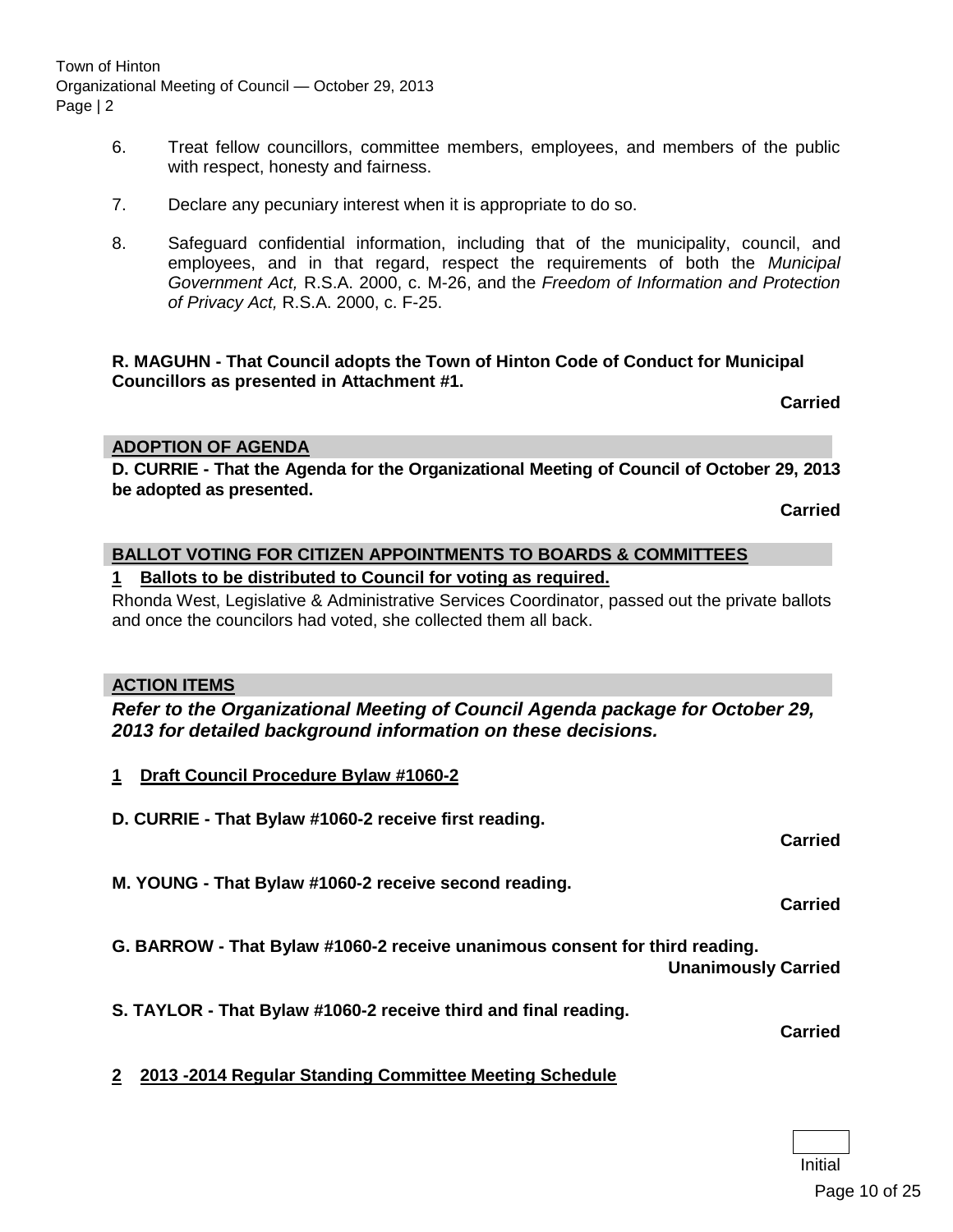#### **G. BARROW - That Council adopts the 2013-2014 Meetings of Council as presented in Attachment #3.**

#### **3 Annual Organizational Meeting of Council**

**D. CURRIE - That the 2014 Organizational Meeting of Council be held on Tuesday, October 21, 2014.**

#### **4 2013-2017 Deputy Mayor Terms**

**R. MAGUHN - That Council adopts the 2013-2017 Deputy Mayor Terms as presented in Attachment #4.**

**Carried**

**Carried**

**Carried**

#### **5 Hinton Grant Funding Advisory Committee**

**G. BARROW - That Judy Waymark of the Hinton Municipal Library Board and Dan Rooks of the Hinton Policing Committee be appointed to the Hinton Grant Funding Advisory Committee to the 2014 Organizational Meeting of Council.**

**Carried**

#### **6 Council Representation on Town Boards & Committees**

**M. MICHAELS - That Council approves the 2013 - 2014 Council Representation on Boards and Committees as presented in Attachment #5.**

**Carried**

#### **7 Citizen Appointments to Town Boards & Committees**

Rhonda West announced there was a 3-way tie and that a re-vote would be necessary. She then distributed private ballots and the councilors placed their votes. A further tie for one position required a "drawing of name". Citizens at large elected by ballot for appointment to Town boards and committee are as follows:

- Community Engagement and Accountability Committee: Gerry Brandt, Garth Griffiths, George Higgerty, Albert Ostashek, Scott Sunderwald. – 2 year term to 2015 organizational meeting;
- Hinton Policing Committee: Michael Caffero, Shona Allen 2 year term to 2015 organizational meeting;
- Hinton Municipal Library Board: Jane Kreiner, Terri McHugh 3 year term to 2016 organizational meeting;
- Hinton Municipal Library Board Barb Kneteman and Judith Staples 2 year term to 2015 organizational meeting.

Councillor Marcel Michaels then brought forward the following motion: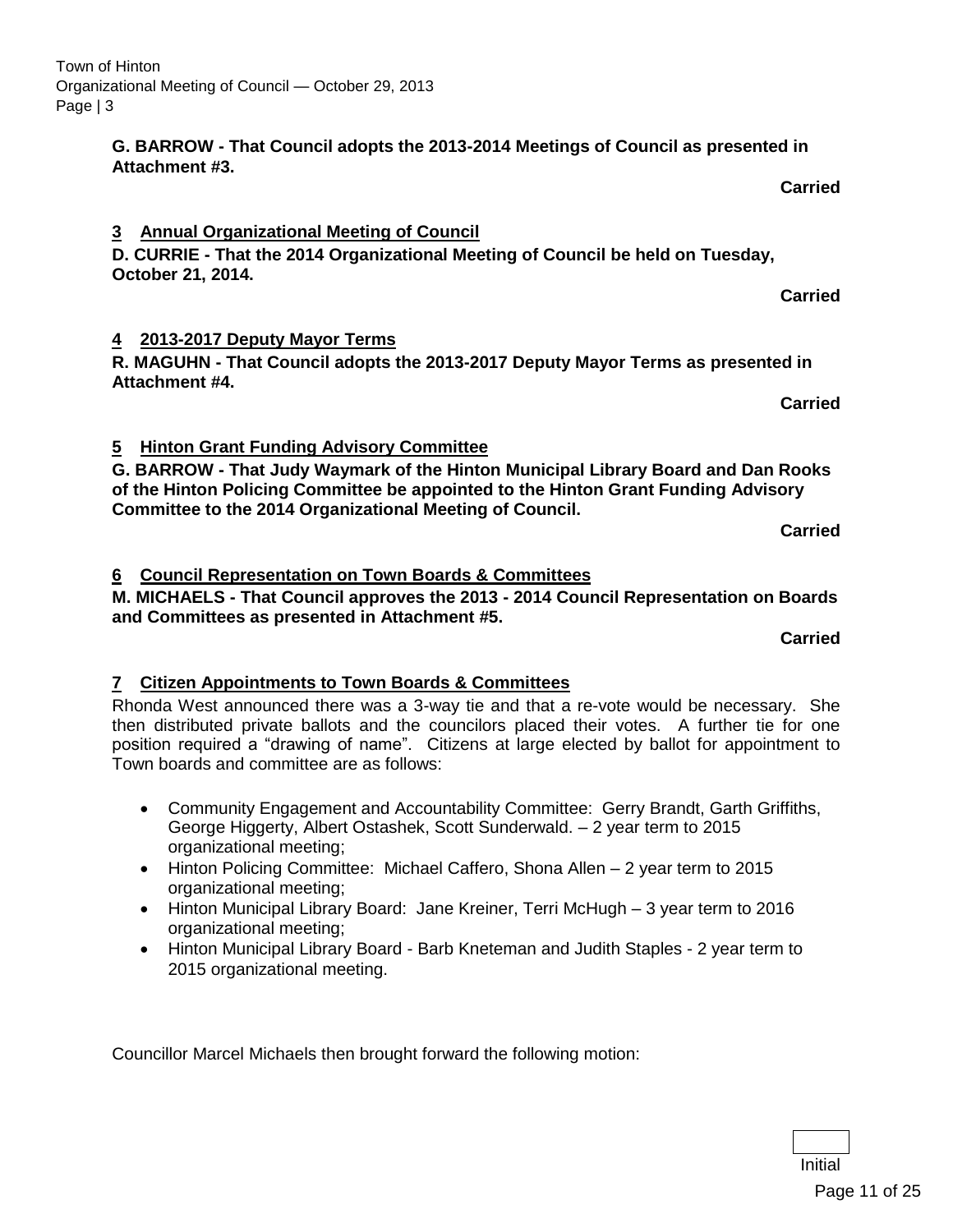**M. MICHAELS – Propose a two-month trial period for the new regular council meeting time of 5:00 p.m. ending after December 3, 2013 meeting and report back.**

**D. CURRIE – Amendment to motion: Trial period to January 31, 2014 to obtain more feedback.**

**Amendment Defeated**

**M. MICHAELS – Amendment to motion: Trial period to April 15, 2014.**

**Amendment Carried Original Motion Defeated**

**R. MACKIN – Direct administration to capture attendance numbers for the regular council meeting and provide feedback to motion (to April 15, 2014 regular council meeting).**

**Carried**

| <b>MOVE IN CAMERA</b>                                                  |       |                |
|------------------------------------------------------------------------|-------|----------------|
| S. TAYLOR - That the Organizational Meeting of Council move in camera. |       | <b>Carried</b> |
| The time was 7:29 p.m. The Mayor then called a short recess.           |       |                |
| <b>RECONVENE</b>                                                       |       |                |
| R. MAGUHN - That the Organizational Meeting of Council reconvene.      |       | <b>Carried</b> |
| The time was 8:25 p.m.                                                 |       |                |
| <b>ADJOURNMENT</b>                                                     |       |                |
| M. MICHAELS - That the Organizational Meeting of Council adjourn.      |       | <b>Carried</b> |
| The time was 8:26 p.m.                                                 |       |                |
|                                                                        |       |                |
|                                                                        | Mayor |                |

Town Manager

\_\_\_\_\_\_\_\_\_\_\_\_\_\_\_\_\_\_\_\_\_\_\_\_\_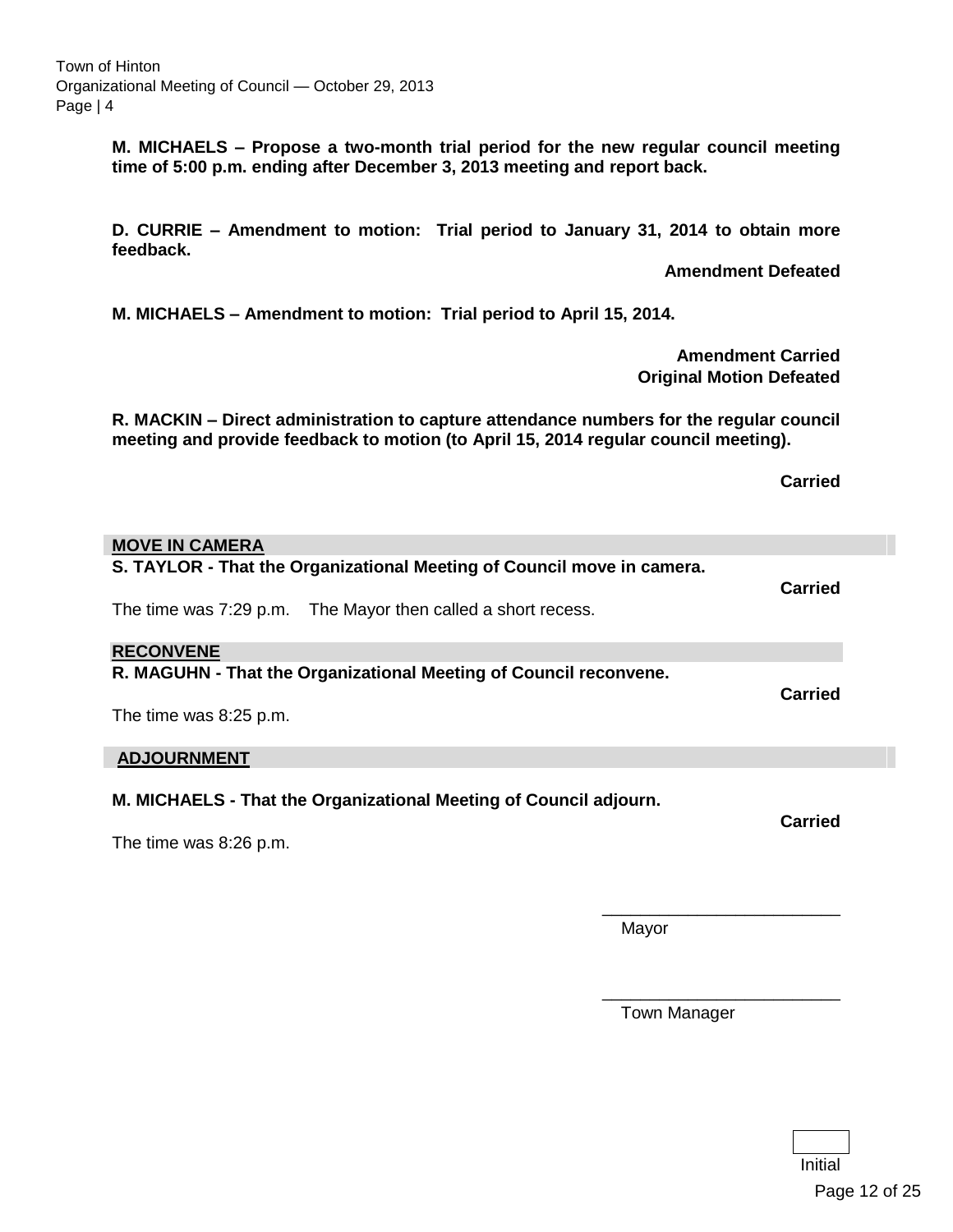

# **HINTON 1. DIRECTION REQUEST**<br>Atherta 1. DIRECTION REQUEST

**DATE: April 2, 2012** 

#### TO: STANDING COMMITTEE MEETING OF: Tuesday, April 10, <sup>2012</sup>

**FROM:** Silvana Campbell, Transportation Supervisor<br> **REVIEWED BY:** Dan Pagely Director of Community, Corporation REVIEWED BY: Dan Pagely, Director of Community, Corporate and Protective Services<br>APPROVED BY: Bernie Kreiner, Town manager Bernie Kreiner, Town manager

#### RE: Request for Additional Transit Bus Stop

#### Purpose

This item is before Council to provide additional information regarding transit stop maintenance and to provide direction so that Council can make <sup>a</sup> decision on this request for an additional stop.

#### Issue

Mrs. Phyllis Williams, <sup>a</sup> Pine Valley Lodge is requesting <sup>a</sup> door to door <sup>p</sup>ick-up at Pine Valley Lodge whenever the roads are snowy and icy and are considered <sup>a</sup> risk for falling.

#### **Administration Comments on Situation / Options**

The following history and details are being provided to assist in making <sup>a</sup> decision on this request.

When the Public Transit Project was implemented in 2007, the following success measures were applied as <sup>a</sup> guide for delivering <sup>a</sup> public transit system.

- A routed and timed system
- Not <sup>a</sup> door to door public transit system
- •<sup>A</sup> transit system that does not compete or impact Handibus service negatively
- •<sup>A</sup> one hour loop with thirty-nine stops
- •Thirty-nine bus stops identified for entire neighborhoods
- $\bullet$ Bus stops in all neighbors in walking distance with some walking required to stops
- •A system that supports active living

During the <sup>p</sup>ilot project, <sup>a</sup> couple of requests for door to door transit service were received, one from residents at Lions Sunset Manor, and another from Pine Valley Lodge.

On September 30th, 2008, Council responded to <sup>a</sup> petition from Lions Sunset Manor residents supporting <sup>a</sup> transit stop move in the neighborhood that was consistent to other previous decisions regarding stops involving seniors, primarily because "Transit is not <sup>a</sup> door to door service and seniors and others with mobility issues have access to an alternative door to door Handibus service". The stop was moved away from in front of the Share shop where safety was <sup>a</sup> concern, and moved closer to the Legion to serve all interests in this area.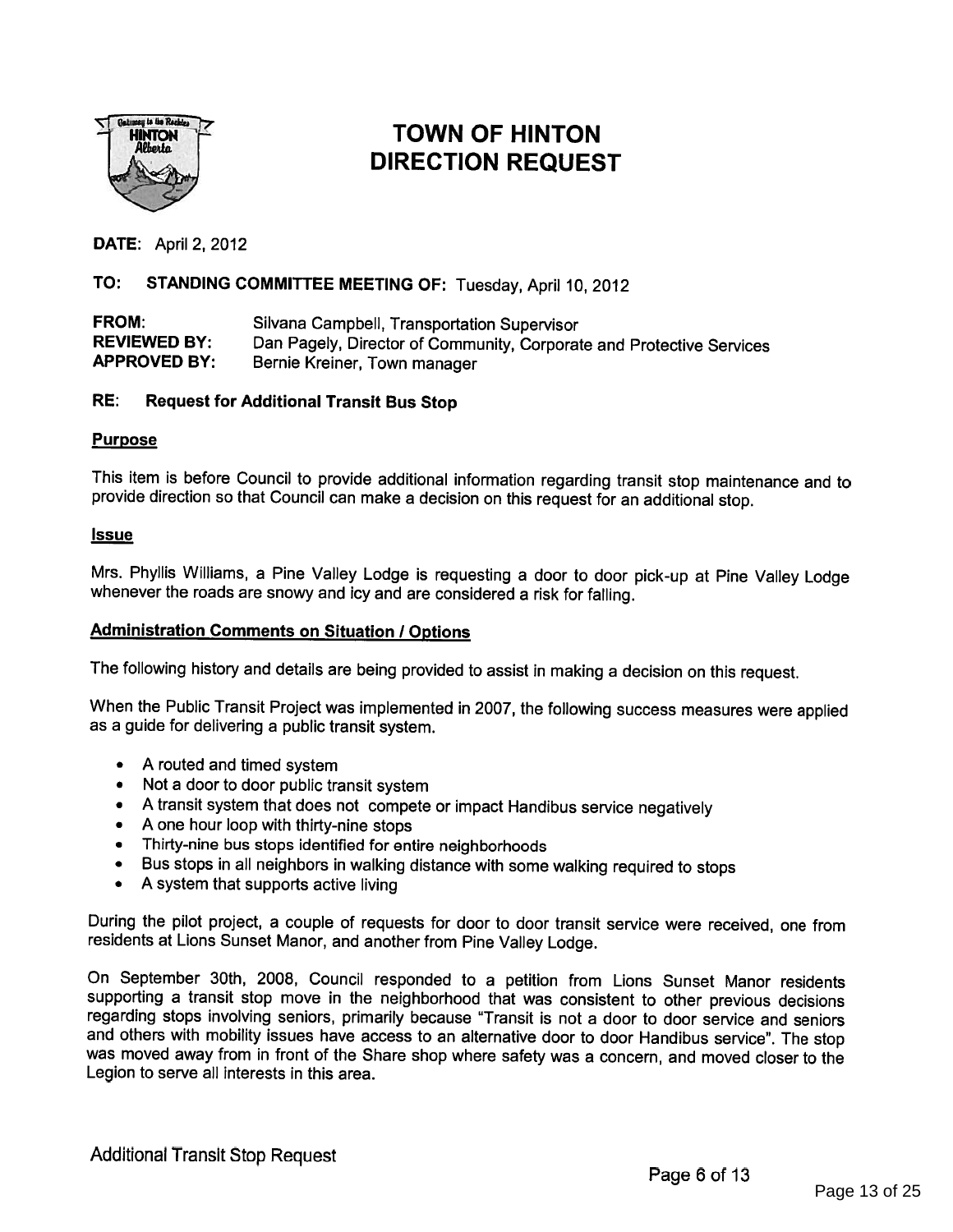Prior to this, <sup>a</sup> request from Pine Valley Lodge resulted in no change to the bus stop in that area. In order that seniors could use this stop safely, the bus stop at Pine Valley Lodge was enhanced for safety, convenience and comfort by providing a crosswalk and flashing light through the Community Sustainability Initiative, and a bus shelter, and a bench. Routing additional public traffic by the Lodge front door was viewed as a safety concern.

The transit bus stop at the Hospital location was also moved away from the front door and into the pull out on Switzer Drive when the hospital access road was changed. Thereafter, <sup>a</sup> request for door to door service at the Good Sams was not supported, as it was against the principals for transit, and this door to door, while <sup>a</sup> substantial distance, would open the door for much easier distanced door-to-door stops.

More recently, <sup>a</sup> regular poor-eye sighted customer asked that transit bus go off the Switzer Drive route and to the SPCA door when she was <sup>a</sup> passenger, as Kelley road had no sidewalk from Switzer Drive.

In all these cases, the success measures were applied to make fair and consistent decisions for all requests received from the public.

In 2009, following <sup>a</sup> 2-year <sup>p</sup>ilot project, Town Council approved <sup>a</sup> permanent system, and following minimal changes to the route:

- A one hour routed system
- Some minor changes to the route by cutting <sup>a</sup> portion of the loop not used in East Hardisty to find five minutes for <sup>a</sup> driver break when arriving at the Athabasca Hotel
- One stop was returned to Switzer Drive to service the medical and government hub on Switzer Drive.

Transit bus stops, sidewalks and walkways were added to the Town of Hinton's Parks Snow Removal demands. Since then, snow clearing around bus stops was monitored, and adjusted in priority resulting<br>in transit stops being moved up from #12 to #6 (refer to attached snow removal priorities). Further to this, currently there is no assigned order to bus stops, with the exception of those two located at the Guild and at the Civic Centre which are cleaned first because the crew is cleaning sidewalks first things in the morning at these public facilities. On average it takes six man hours to clean all thirty-nine stops. Currently, there is no snow removal on weekends and on holidays. Overall, snow clearing is done reasonably considering all other demands. There have been no complaints received on this. In addition, if roads are icy at the bus stop used by the Lodge residents, then roads may be icy all over town, which may result in more demand for door to door service from this individual, and from others.

#### **Administration's Conclusion / Proposed Direction**

With some creativity, we could provide this individual with <sup>a</sup> front door transit service, but this would not be consistent with past decisions made to similar requests from other seniors' centres, and not without <sup>a</sup> negative impact to the service, other passengers, and to the drivers.

- •The decision not to approve <sup>a</sup> front door <sup>p</sup>ick-up is consistent with all other past decisions
- •The one hour route will not be impacted
- Transit drivers will get their five minute break
- Seniors at Pine Valley Lodge have access to two other door to door services. These are the Handibus and Pine Valley Lodge Seniors Society bus.
- •<sup>A</sup> precedent will not be set for more door to door requests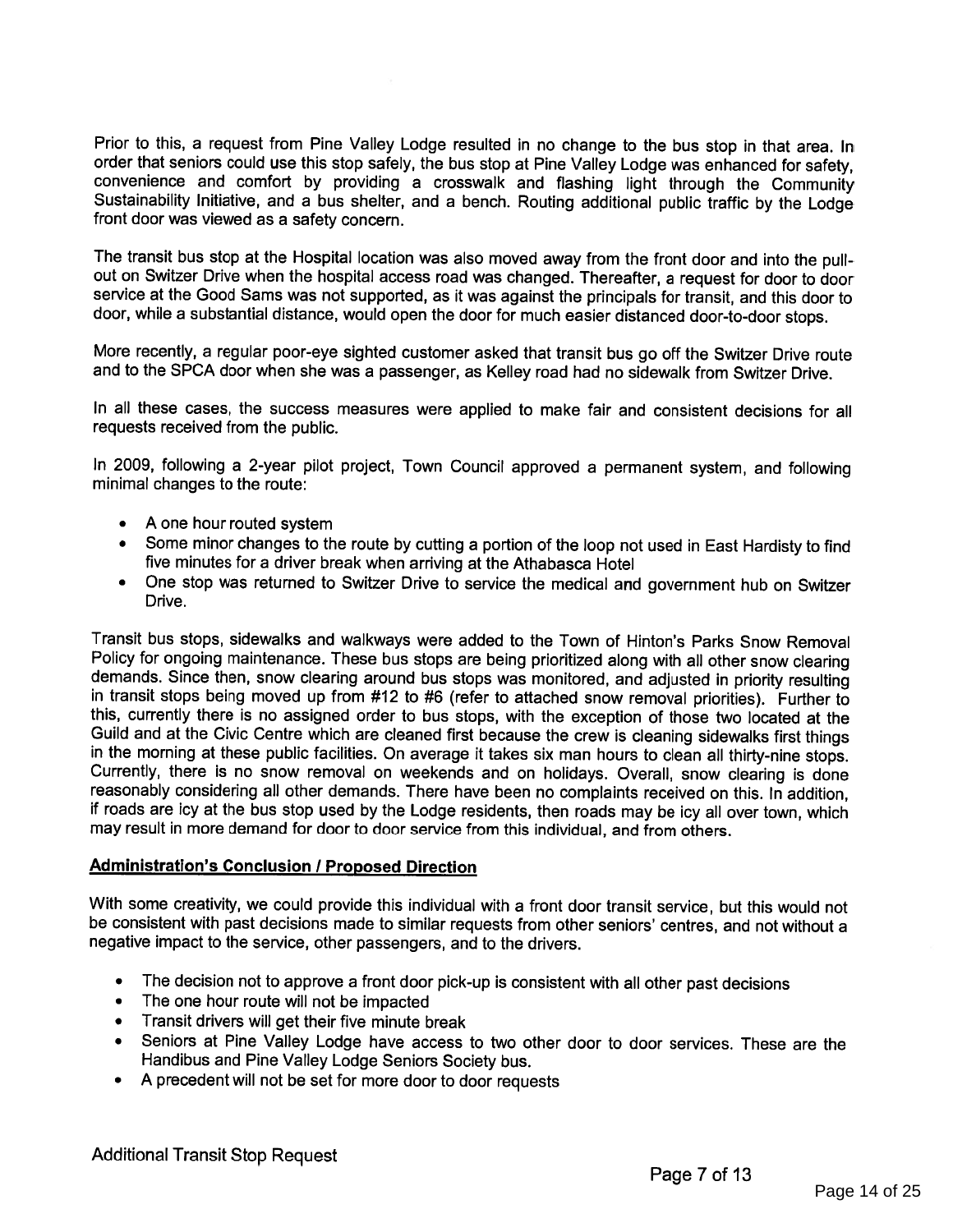<sup>A</sup> door to door public transit system is not currently sustainable when offering core services. This may be considered in future when exploring opportunities to enhance or merge local bus services.

Seniors are very much encouraged to use public transit, but on the rare occasions when roads are icy, and for added safety, I would like to see seniors using the other bus services available to them.

#### Recommendations:

- 1. That no additional stops be added to the public transit route and no door to door service be provided to Pine Valley Lodge residents.
- 2. That the snow removal policy be monitored and reviewed on an ongoing basis for efficiencies as related to snow clearing at transit bus stops.

#### Town Manager Comments

<sup>I</sup> believe we are managing the transit system including the bus stop winter maintenance in the correct priority order. There are times that not all customers will feel fully satisfied, it's about balancing all interests for the community as a whole.

#### Attachment(s)

- 1. March 15, 2012 letter from Mrs. P. Williams
- 2. Town of Hinton Snow Clearing Priorities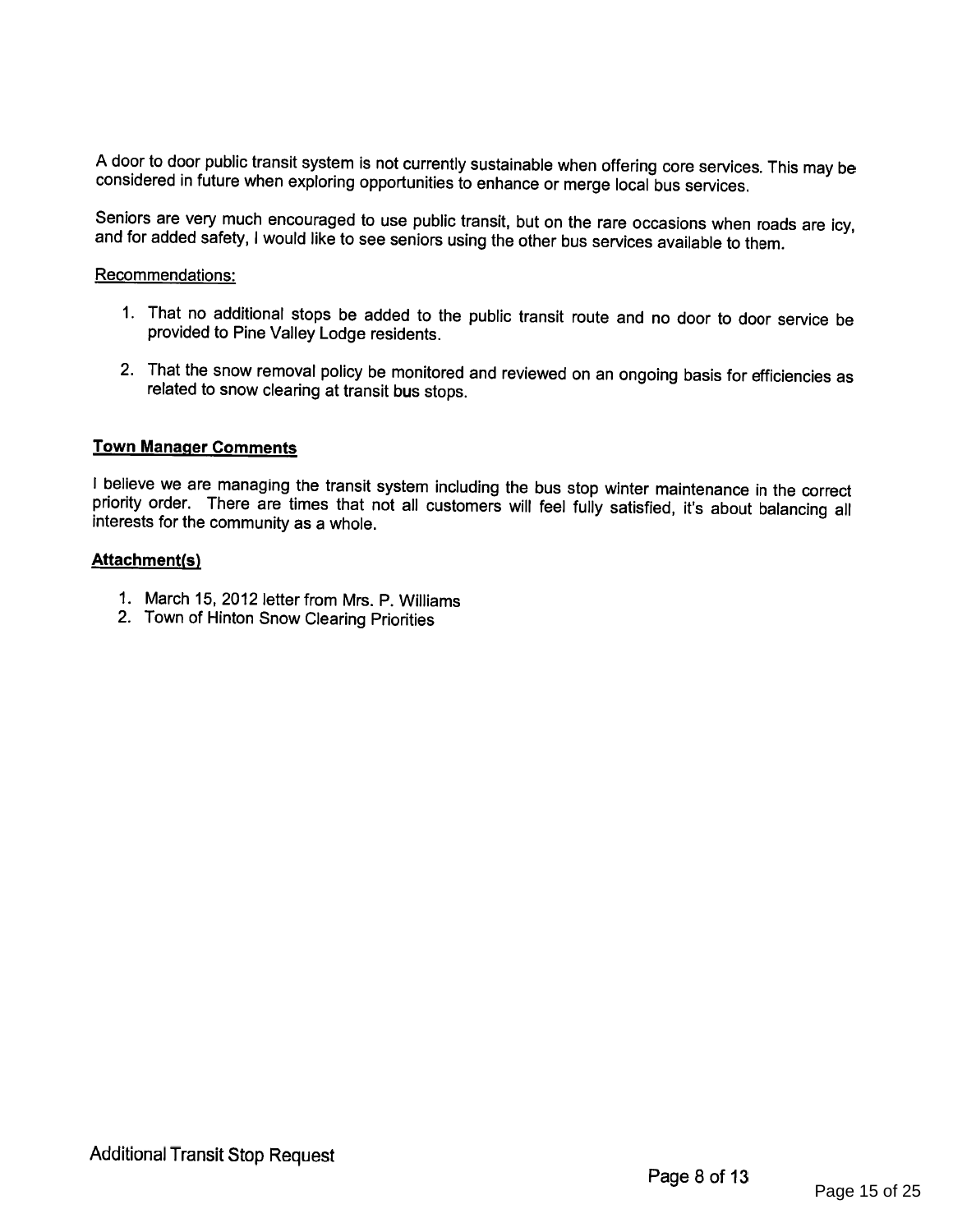15th March 2012

Dear Ms. Campbell,

Thank you for your letter of 8th March.

While <sup>I</sup> appreciate and acknowledge the benefits of both the Handibus and the Public Transit system we have in Hinton and <sup>I</sup> am fully aware of the difference between the two, including their individual limitations, <sup>I</sup> would like to make the following points and suggestions:

1. <sup>I</sup> fully understand the expectation that people using the Transit bus will need to do some walking to get to the bus stop. At my age, 88, <sup>I</sup> am very <sup>p</sup>leased to be able to walk as far and as well as <sup>I</sup> do, unaided.

2. <sup>I</sup> am <sup>p</sup>leased and happy to walk from Pine Valley Seniors Lodge to the bus stop on Boutin Avenue, provided that the condition of the driveway, road that <sup>I</sup> need to cross and the sidewalk are in good walking condition and do not offer the risk of falling due to ice and snow cover.

3. Since <sup>I</sup> am in good <sup>p</sup>hysical condition and enjoy getting out into the community, <sup>I</sup> make every attempt to do so without calling on the Handibus which <sup>I</sup> know to be very heavily used by those who truly are too incapacitated to use public transport.

If it were possible for the Public Transit bus to swing by the Lodge when the weather results in slippery conditions it would make such <sup>a</sup> difference to not only my ability to get out and about, but to several other Lodge residents too and so <sup>I</sup> offer the following suggestions for your consideration:

1. The bus could, as part of its route, once or twice per day, include the driveway of the Lodge. Even if this was only from October to April and even if it was only 2 or 3 days each week.

ATTACHMENT 1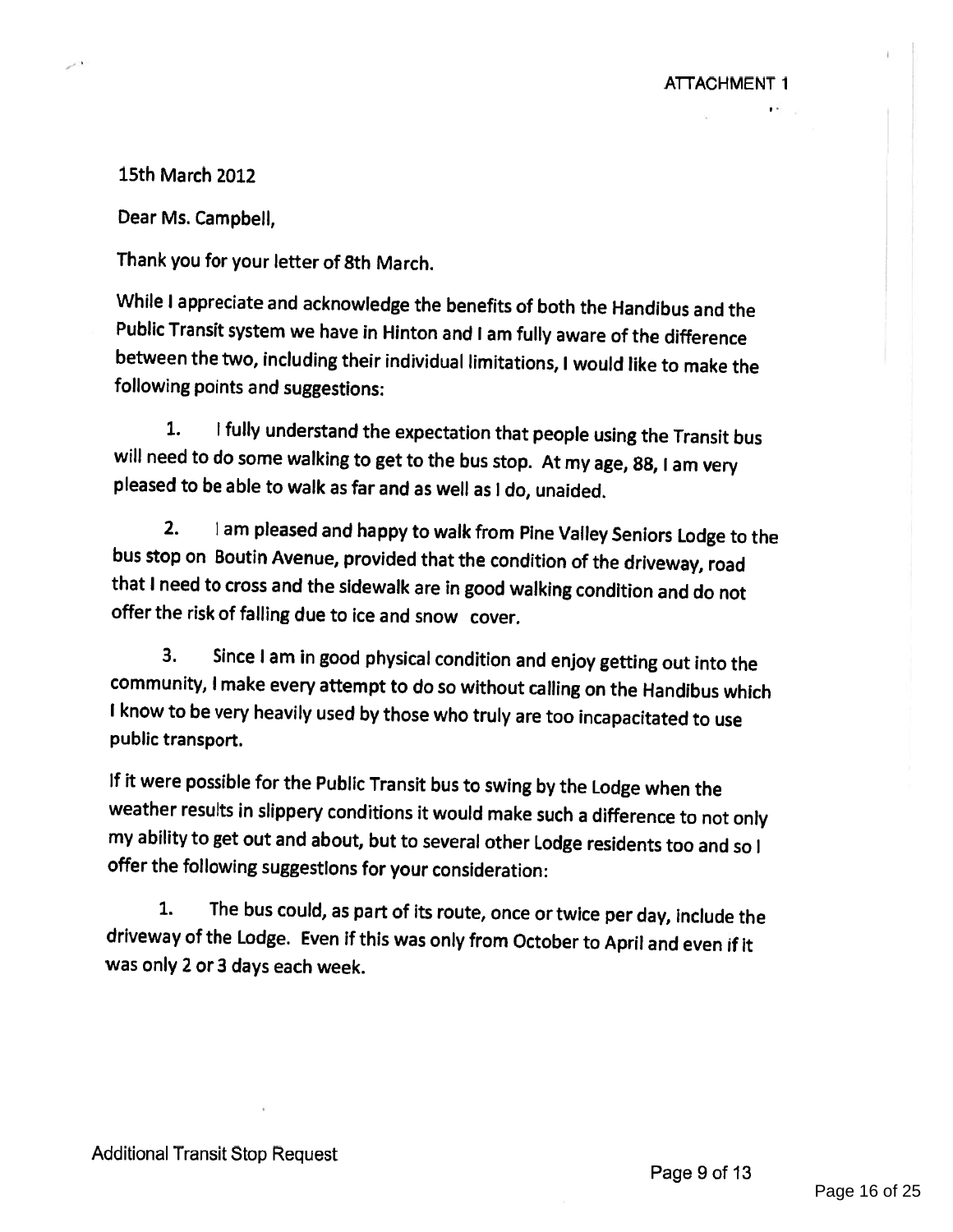2. Anyone needing the bus could let the Lodge manager know and she could then <sup>p</sup>hone in and request that day that the bus call at the Lodge, again, this only from October to April.

Once again, <sup>I</sup> ask for your very serious consideration of this request and suggestions. <sup>I</sup> do understand that the public bus service is <sup>a</sup> timed service, but <sup>I</sup> wonder if <sup>a</sup> trial run could be arranged to assess the impact that <sup>a</sup> stop at the Lodge might have on the schedule?

Yours very truly

/Li

Mrs. P Williams,

103, Pine Valley Lodge.

cc. Dan Pagely, Director of Community, Corporate and Protective Services

Bernie Kreiner, Town Manager

Rev. Bill Bulger, Town Councilor

Ms. Lorraine Johnston - Mackay, Town Councilor

Ms. Olga Uloth, Manager F.C.S.S.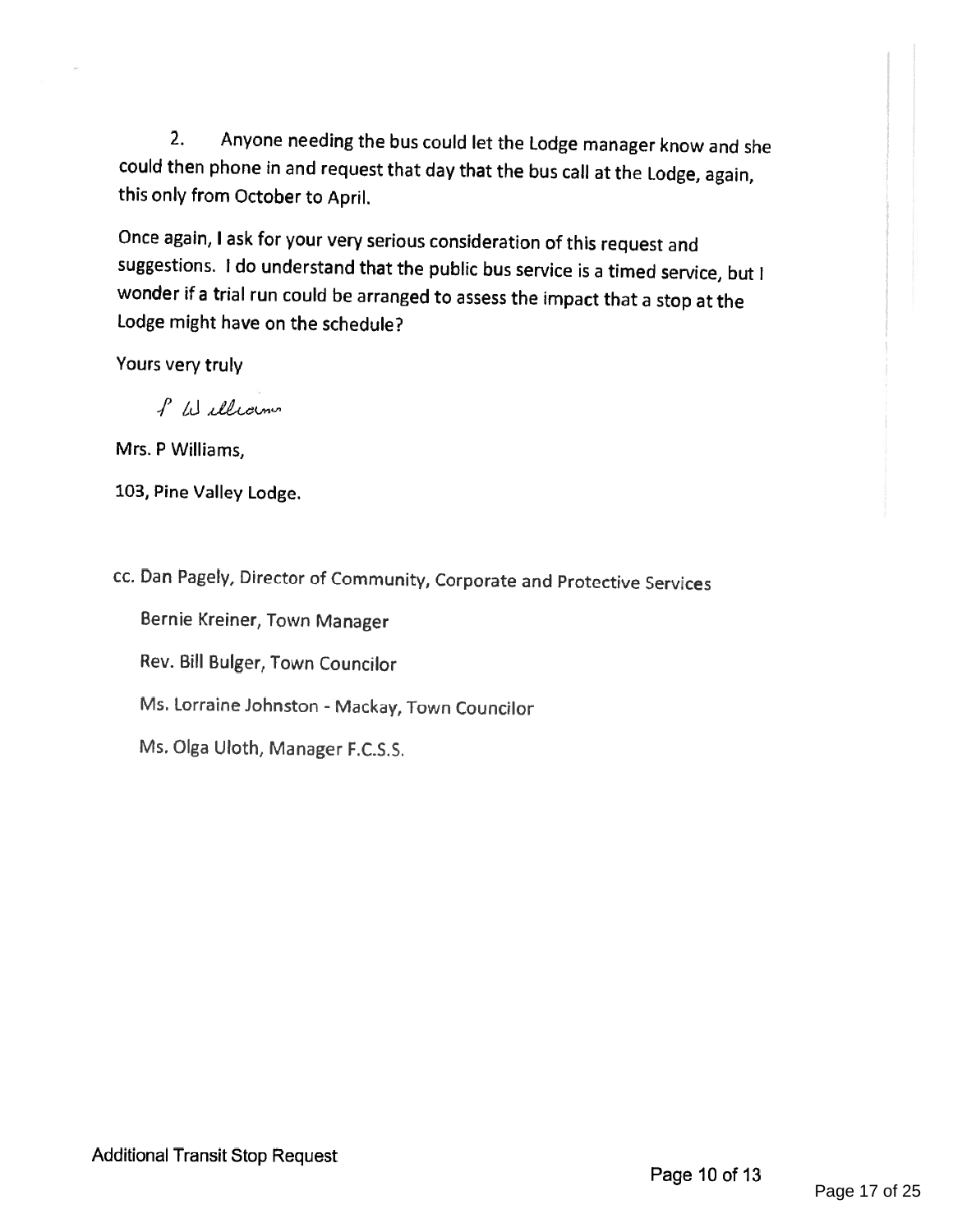

# TOWN OF HINTON

| <b>POLICY TITLE:</b>                    | SNOW CLEARING AND SANDING POLICY & SERVICE LEVELS<br>FOR PARKS INFRASTRUCTURE SERVICES |
|-----------------------------------------|----------------------------------------------------------------------------------------|
| <b>POLICY #:</b>                        | 039                                                                                    |
| EFFECTIVE DATE: JANUARY 4, 2011         |                                                                                        |
| <b>ADOPTED BY</b><br><b>COUNCIL ON:</b> | <b>JANUARY 4, 2011</b>                                                                 |

#### POLICY STATEMENT

To identify authorized service levels for the treatment of snow and icy conditions from municipal sidewalks and parking areas from parklands, and buildings at the Guild, Police Station, Civic Centre, Fire Hall, and Dr. Duncan Murray Recreation Centre, Tourist Information Center, the asphalt multi-purpose trails, transit sites, outdoor rinks and Woodlawn Cemetery.

#### 1. REASON FOR POLICY

The Town of Hinton Parks Infrastructure Services Department will prioritize the snow clearing based on the amount of snowfall, which in turn will be based on the following criteria;

- 1. Public Safety
- 2. Public Services
- 3. Staff Service
- 4. Efficient Use of Available Resources

#### 2. RESPONSIBILITIES

Responsibilities under this policy are under the Parks Infrastructure Services Department.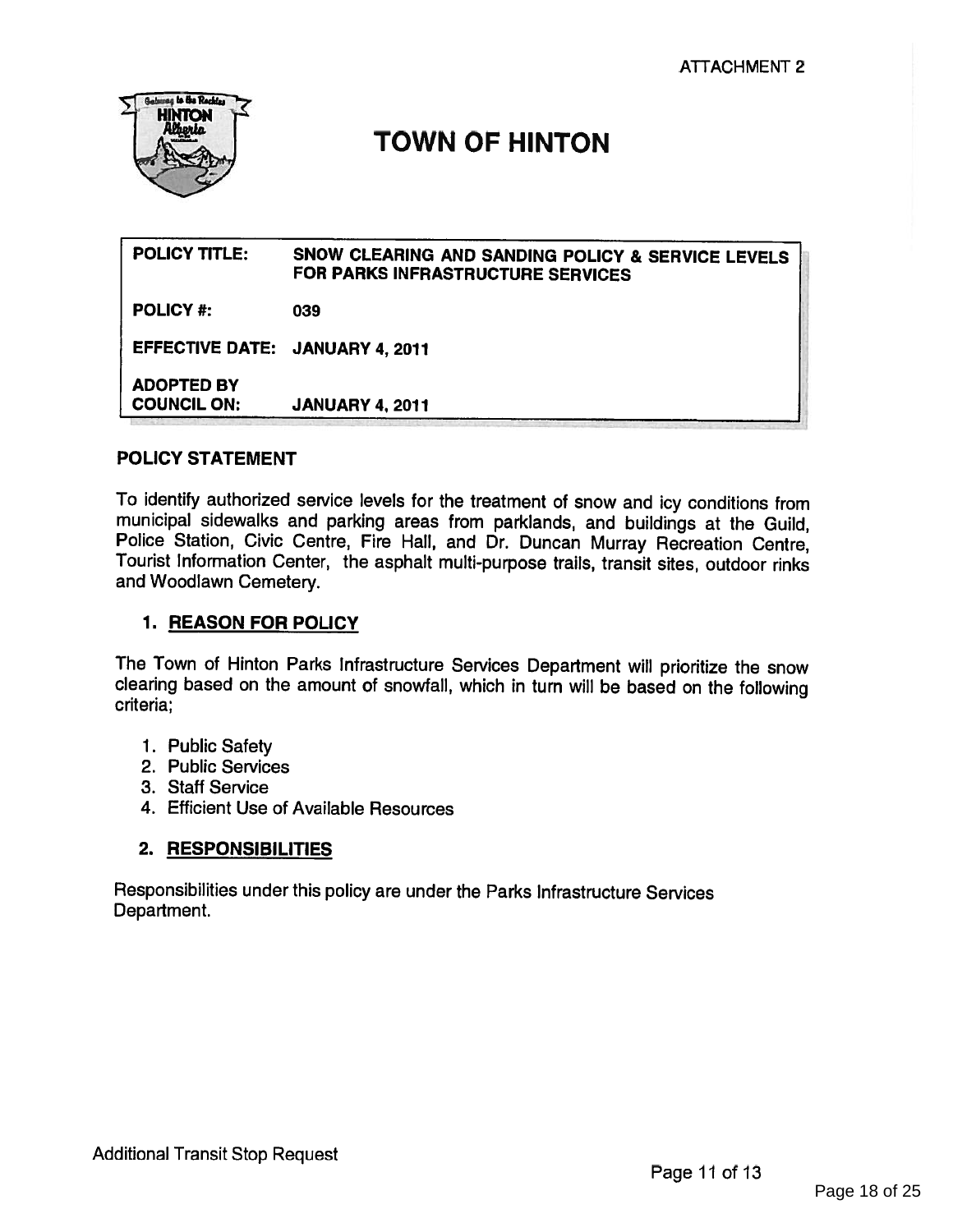#### 3. PROCEDURES

#### I. Snow fall with accumulation of less than 1cm to 25cm

- A. After each snowfall there will be an attempt to clear the following areas within the next regular working day schedule. However available resources and snowfall amounts will determine if this is possible. The areas will be prioritized as follows:
	- 1. Civic Centre main sidewalks, including the RCMP station
	- 2. Sidewalks at the Guild
	- 3. Recreation Centre sidewalks, (Responsibility of the Recreation center staff but
	- 4. Cemetery road and around burial (on day of a funeral only). (In cooperation with Public Works)
	- 5. Legion stairs, Green Square into main building, valley shopping centre stairs, and the handicap ramps
	- 6. Stairs behind Fuller Place and Gerard Redmond School. (In order to get to other priorities faster only one side of each set of stairs to be cleared of snow and /or sanded)
	- 7. Parking lot at the Civic Centre. (The asphalt trail and sidewalks may be cleared on the way to the Civic Centre if applicable)
	- 8. Fire lanes and handicap parking area at the Guild, Recreation Center (In cooperation with Public Works)
	- 9. Asphalt multi-purpose trails
	- 10. Sidewalks of Town owned parklands
	- 11 .Outdoor rinks
	- 12. Hinton Transit Bus Stops (In cooperation with Public Works)
	- 13. Maxwell Lake
	- 14. Walkways which serve as connectors between residential houses, are not maintained. However main walkways may be cleared when snow clearing machines are in the area clearing Town sidewalks and trails. Those with hills and/or have super mailboxes will be <sup>g</sup>iven priority.

Note: Gravel trails are not maintained in the winter.<br>Note: Sidewalks fronting or flanking of property that is privately owned whether developed or vacant is not maintained by the Town and is the responsibility of the land owner if required by Council; (III (7) By-Law #562)

#### II. Snow fall with the accumulation of over 25 cm

In the event of a major snowfall (defined as over 25cm), the priorities will be given to vehicular traffic. Pedestrian traffic snow clearing will be secondary. Working with public works within the roads snow removal policy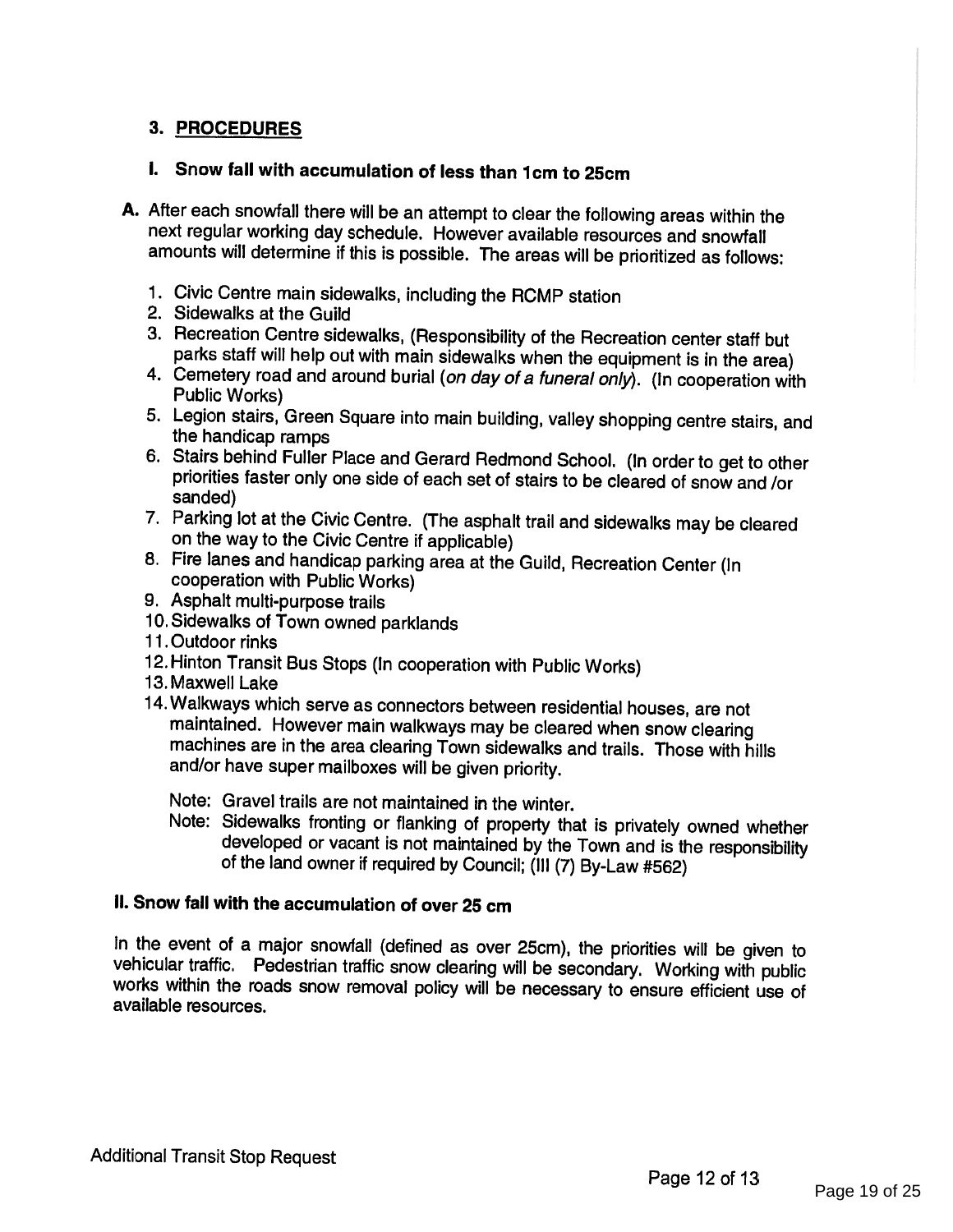- B. When icy conditions occur, the following areas will receive <sup>a</sup> sprinkling of calcium chloride and/or, sand/salt mix:
	- 1. Sidewalks at main entrances to Town-owned buildings
	- 2. Asphalt multi-purpose trail
	- 3. Cemetery road
	- 4. Parkland sidewalks and walkways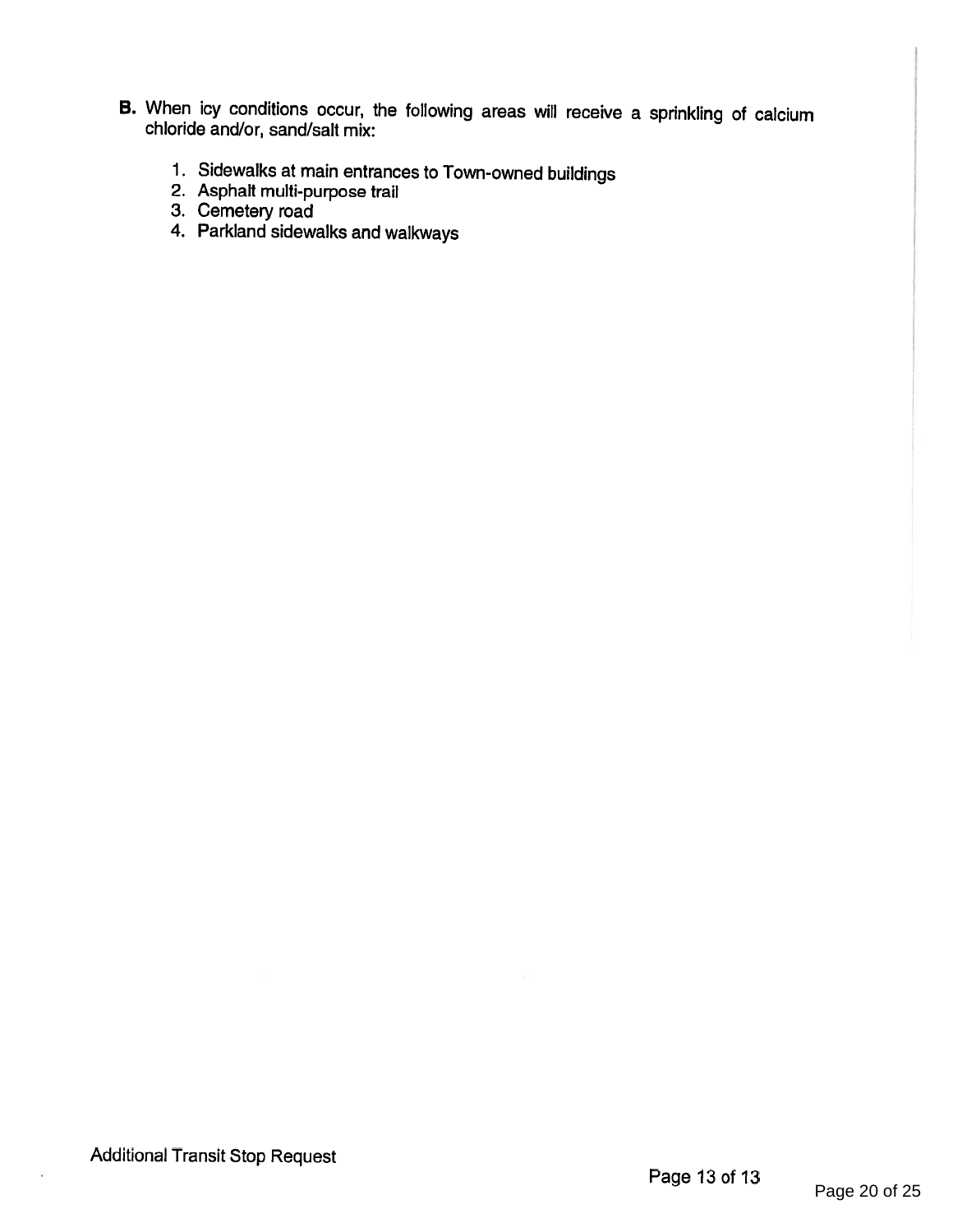Town of Hinton Standing Committee of Council — April 10, <sup>2012</sup>

> Administration Consensus is not to conduct a municipal census in 2012. Council directed<br>Administration to bring this question back to council for review in early 2013 to prepare<br>for possible spring census. Council further directed Admini it is important to the municipality to participate in the census. for possible spring census. Council further directed Administration that when the Town<br>conducts the next census, to be prepared to launch an informational campaign as to why

# 2. Additional Transit Stop Request

consensus was Because there are several other options and services available to citizens, the<br>consensus was to keep the route as recommended.

Council directed Administration to follow up with Mrs. Williams by sending her <sup>a</sup> letter.

the attention Council also directed that Mrs. William's concerns about the icy laneway be brought to this is their property, and they are responsible for it. Councillor Bill Bulger will be attending Szegi respecting this. a meeting of the Evergreens Foundation in the next few days and will speak directly to Tina

sanding and clearing in the winter. The report presented indicates that bus stops near seniors will be given a greater priority as to

#### 3. CEAC/Council Strategic Planning Day

Tomorrow, April 11, 2012, the Community Engagement and Accountability Committee ("CEAC") is meeting to review their prioritization process. A joint meeting between CEAC and council is scheduled for May 16, 2012 for the ful Dale Currie recommendations and the rationale for those recommendations. Councillors Ryan Maguhn and<br>Dale Currie are not able to attend due to prior work commitments.

#### ADDITIONAL INFORMATION

Urgent Matters from Council and Town Manager Councillor Macridis reported:

• Friday and Saturday April 13 and 14<sup>th</sup> St. Gregory Catholic School is presenting "Peter<br>Pan": Eriday is a dinner theatre and O.U. Gregory. Pan"; Friday is <sup>a</sup> dinner theatre and Saturday is <sup>a</sup> dessert theatre; tickets available at St.

Councillor Bill Bulger reported: air quality (especially in valley); she would like to see a warning system in place; he<br>asked her to provide more information on these systems and he is still waiting to receive<br>it.

Acting Town Manager Jean Anne Fraser reported:<br>• Re: next steps following recent housing workshops; very good turnout at both worshops; •greatest success was to connect needs and suppliers and clarification of perception as opposed to actual needs; it was noticed that aboriginal and immigrant communities were absent; need to have specific outreach to those

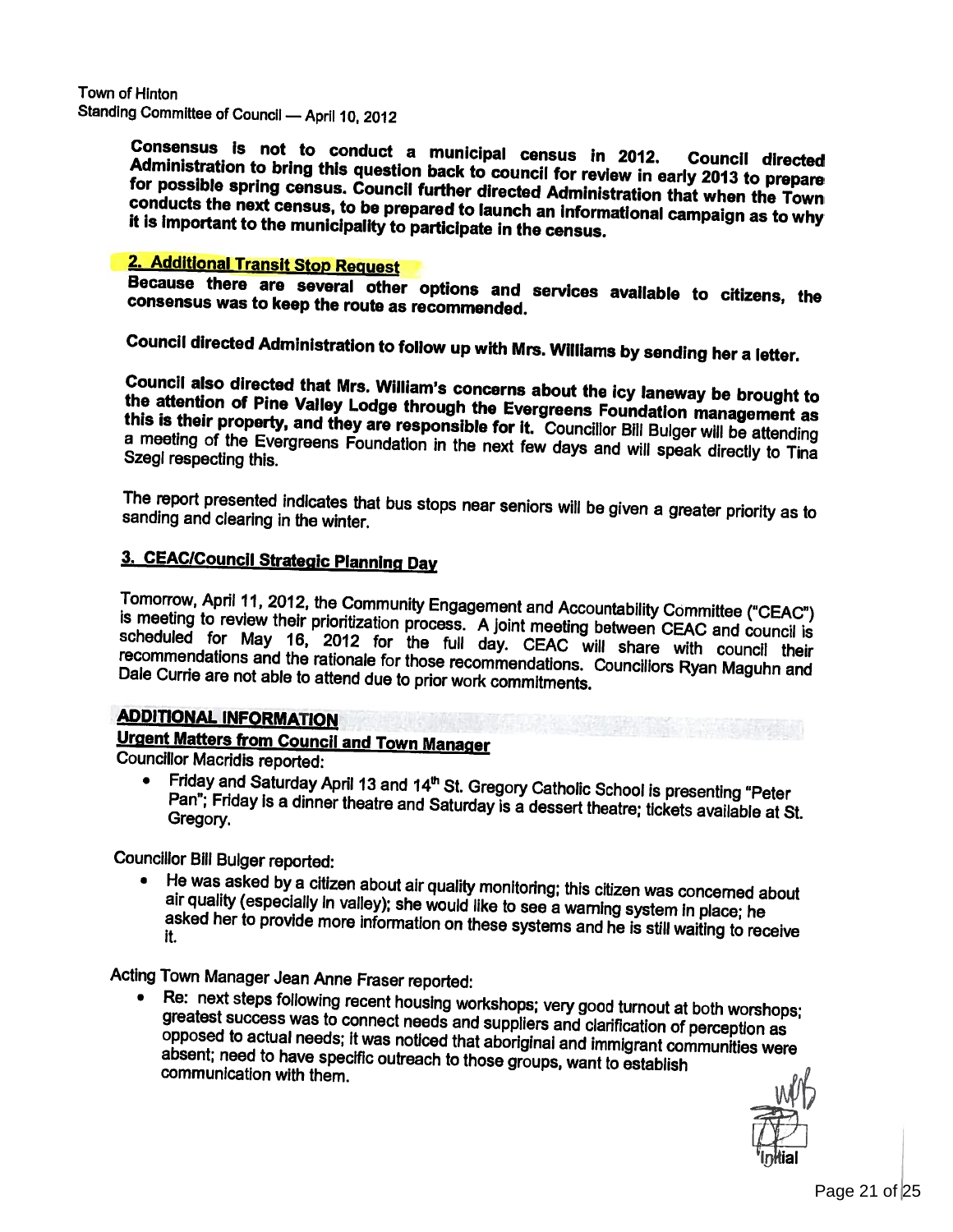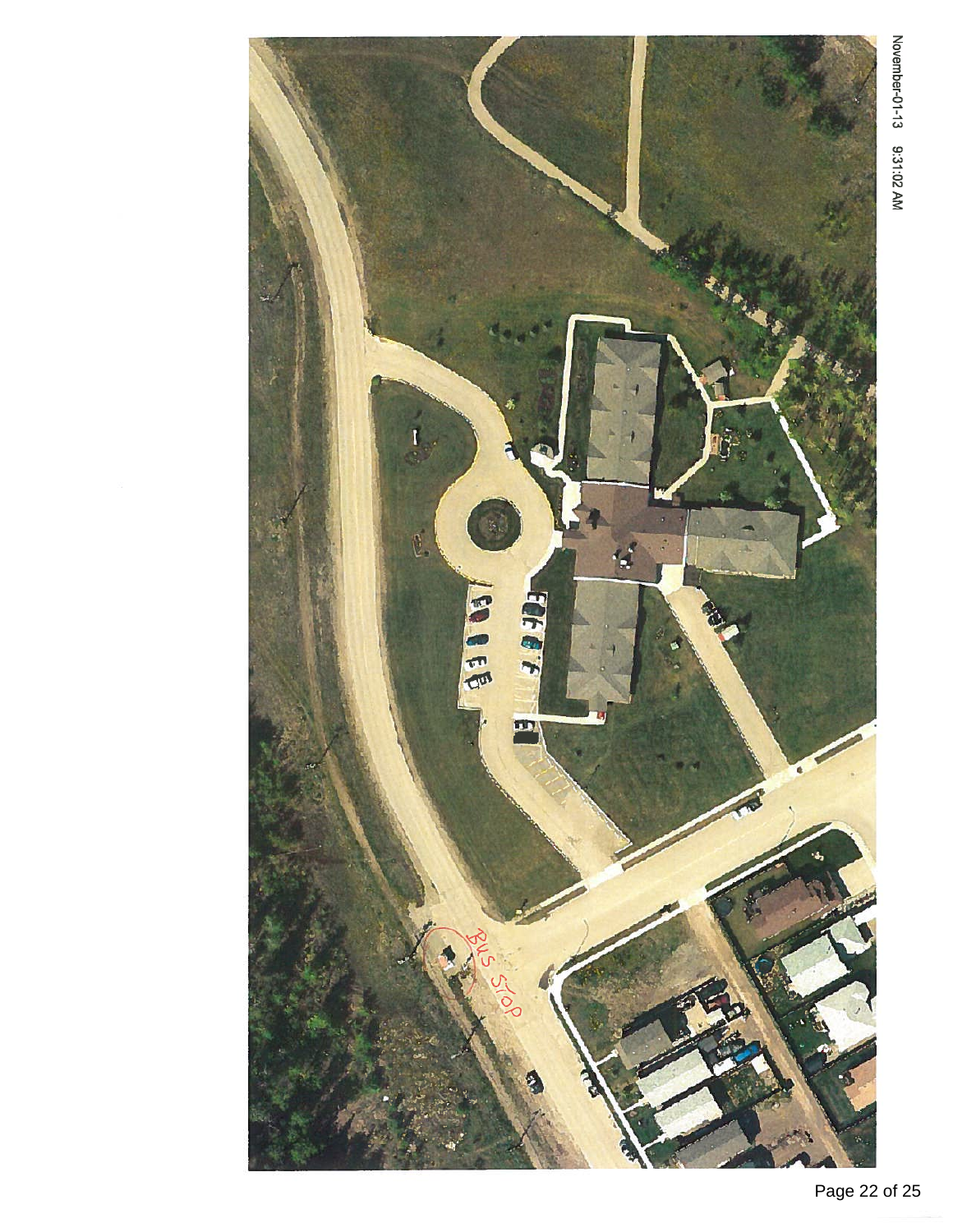

#### Town of Hinton COUNCIL INFORMATION PACKAGE #1 (October 16, 2013) In Advance of November 5, 2013 Regular Council Meeting

Page

### PRIORITY ITEMS

- 1 Chamber of Commerce letter re off-site levies Town of Hinton response letter to Chamber of Commerce 2-4
- 2. Yellowhead County letter to AB Energy Regulator re Coalspur Vista Coal project 5-6
- 3. Coalspur News Release Regulatory Hearing Adjourned 7-8

#### CORRESPONDENCE & INFORMATION ITEMS

9 1. Chamber of Commerce Five Pillars of Guidance to Directors

#### REPORTS & MINUTES FOR INFORMATION

10 - 15 1. DRAFT Hinton Policing Committee Meeting Minutes - October 10, 2013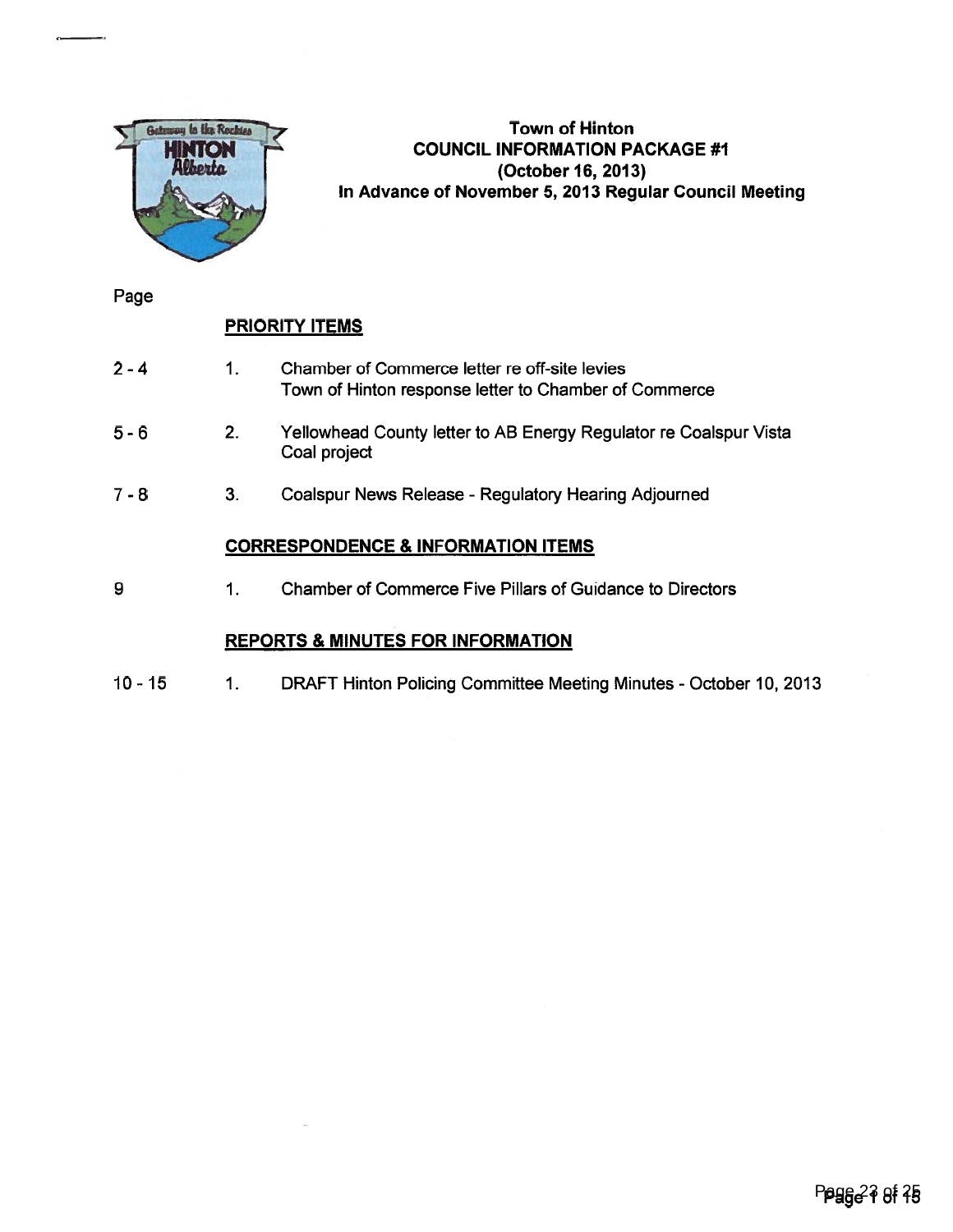

#### Town of Hinton Council Information Package #2 (October 23, 2013) In Advance of November 5, <sup>2013</sup> Regular Council Meeting

Page

3

### **PRIORITY ITEMS**

- 1. AUMA Nominations Deadline for <sup>2014</sup> AUMA Board 2
	- 2. Fax from Dr. Katherine Sorenson clarification of Hinton Voice article re long term care report

# CORRESPONDENCE & INFORMATION ITEMS

<sup>4</sup> - <sup>5</sup> 1. Letter from Fortis Alberta re <sup>2014</sup> Rate Impacts

# REPORTS & MINUTES FOR INFORMATION

<sup>6</sup> - <sup>9</sup> 1. Library Board Minutes -October 16, <sup>2013</sup>